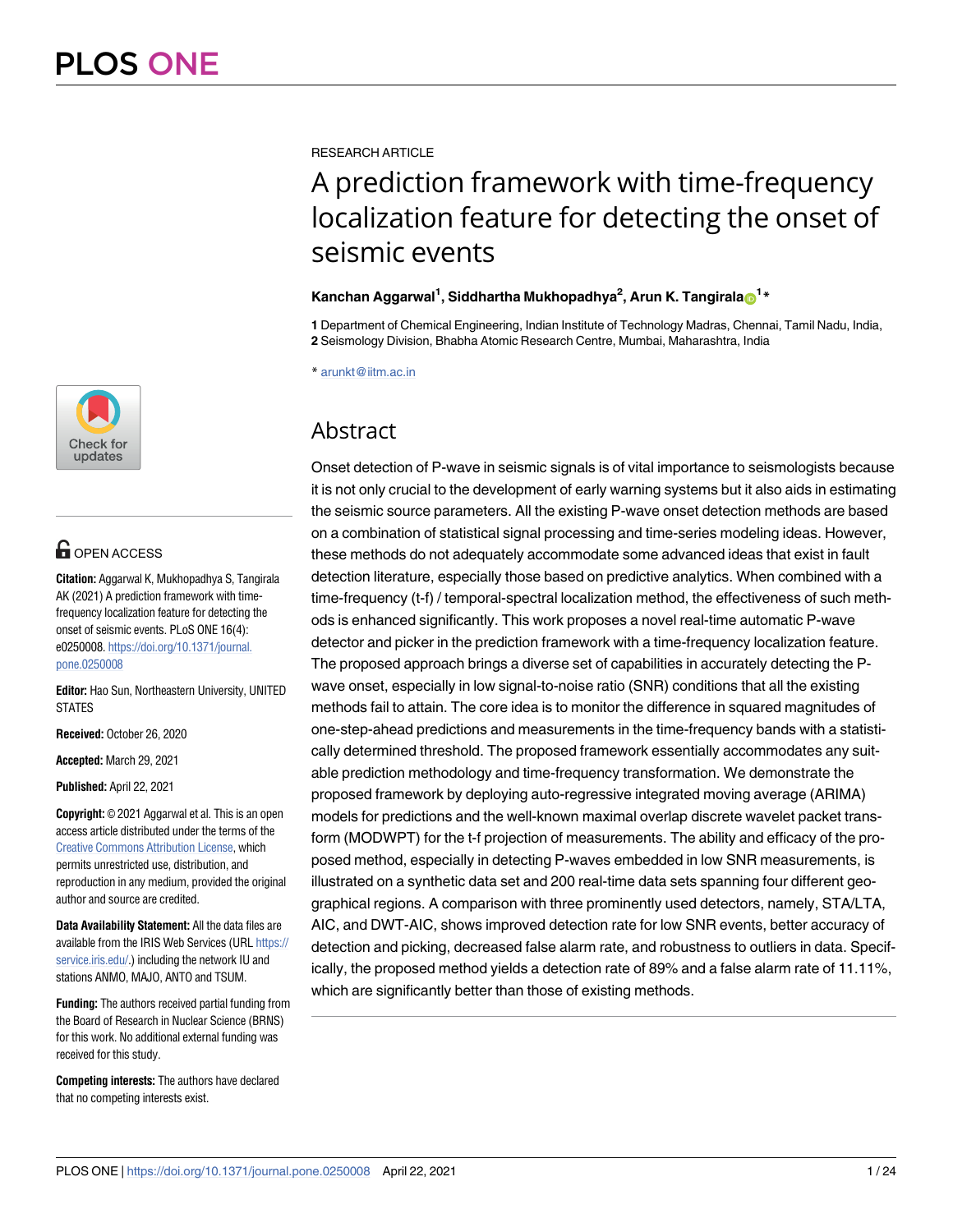# <span id="page-1-0"></span>**Introduction**

Accurate detection and P-wave picking is the most crucial step in developing early warning systems (EWS). Naturally, this topic has been of great interest to seismologists with the effect that there exists a vast amount of literature spanning a history of six decades  $[1-6]$  $[1-6]$ . Among the repertoire of existing methods, only a few have been prominently used [[2,](#page-21-0) [7\]](#page-22-0) owing to their simplicity and reasonable success. In principle, the requirements of any detector/picker are: (i) accuracy of detection, (ii) low false alarm rate, (iii) robustness to outliers, (iv) ability to detect in low-quality seismograms, (v) ability to handle missing data and finally (vi) ease of implementation or simplicity. None of the existing methods or any prospective method can be expected to meet all the stated requirements since they are conflicting. For instance, one may have to sacrifice simplicity for accuracy and robustness for precision, especially under low signal-to-noise ratio (SNR) conditions. Furthermore, any method is expected to take into account, to the best possible extent, additional process and measurement related aspects such as (i) weak and emergent nature of the wave, (ii) the form of P-wave varies with the source and geographical location, (iii) masking of the P-wave by natural or human-made noise and, (iv) the influence of instrument bandwidth, noise, dispersion, etc., on the recorded signal (measurement). It may be possible to devise a method that can cater to P-waves of different strengths, varying noise conditions, and geographical regions; however, the method may have to be tailored for a specific instrument. The primary motivation for this work is that existing methods are not necessarily effective under low SNR conditions, as we argue through a critical review of the prevailing literature below while also offering some useful perspectives. Moreover, there exists a rich literature on fault detection techniques, especially those that are based on predictive models, for engineering systems [\[8\]](#page-22-0) that can be potentially tailored for enhanced P-wave onset detection. This path has been hardly explored in the seismic data analysis literature. We present, in this article, a new predictive framework with time-frequency localization capability for P-wave detection by fusing model-based fault detection techniques in process engineering and projection-based methods for signal analysis.

The proposed framework is not necessarily limited to the detection of seismic events but is rather generic in that it can be used for fault detection in other domains as well. The scope of this presentation is confined to single-channel seismic signals. A positive offshoot of the proposed framework is that it facilitates P-wave reconstruction once it has been detected. We hasten to add that this is an idea at its nascent stage and requires sufficient development and validation that is outside the scope of this work. We envisage two potential benefits of a fully developed P-wave reconstruction algorithm. Firstly, the reconstructed or the estimated (filtered) P-wave can then be used for building a library of mathematical models for P-wave. The developed empirical P -wave model can be used for detecting the onset using Kalman filters or Bayesian methods, wherein a few of the hidden variables (or the states) correspond to the dynamics of P-wave. The reconstructed P-wave can also be used in what is known as scenario matching, where the incoming P-wave can be matched with the dictionary of historical reconstructed P-waves to estimate the source parameters without using S-wave information. These are exploratory ideas that constitute topics for future studies. We return to a description of the salient features of the proposed predictive framework in the discussion to follow.

The core idea of the proposed framework is to monitor the difference of squared absolute magnitude between the data and one-step-ahead predictions in the t-f domain with the aid of a data-driven threshold. Working in a prediction framework allows the user to highlight the event even under low SNR conditions, while the t-f tool offers localization in frequency bands over desired time intervals. The localization in the t-f plane can be thought of as a zoom-in feature, which enables the user to zoom into the frequency bands of interest, thereby improving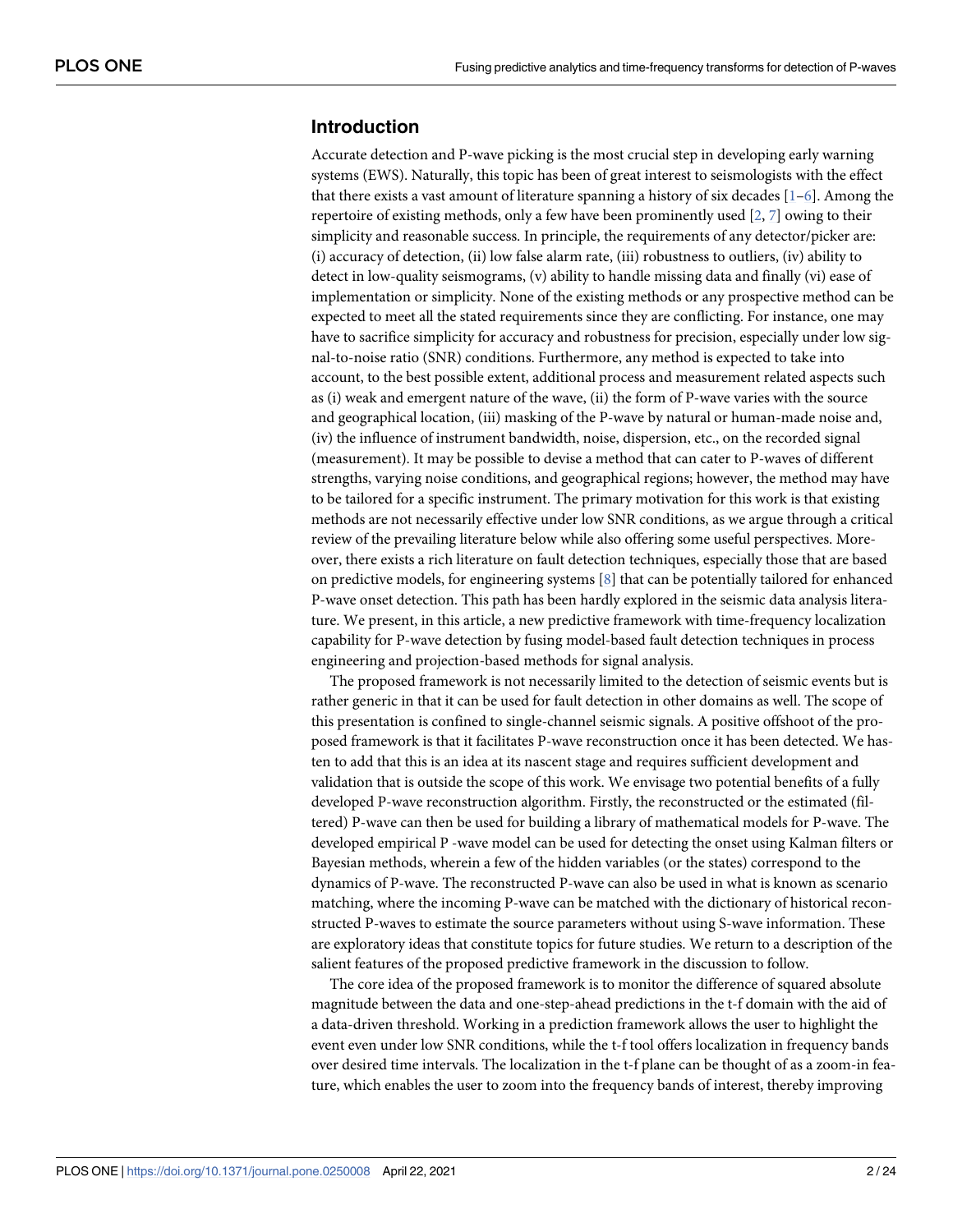<span id="page-2-0"></span>the SNR significantly since the discarded frequency bands carry away significant amounts of noise. The primary advantages of this work over the existing t-f methods are that it (i) is commensurate with the noise characteristics resulting in *minimal sensitivity to outliers* or *robust* detection, (ii) offers a more flexible frequency band selection, by decomposing both lower and higher frequencies in each level, resulting in *accurate detection*, and (iii) it allows the user to discard the noise in undesired t-f bands resulting in *improved SNR*. An important remark on the prevalent definition of SNR is in order here. However, it is a conservative metric and serves well for time-domain methods or those that work with all frequency bands. Where time-frequency localization-based methods are concerned, a band-limited SNR, defined as the ratio of the energy of t-f coefficients of the signal to that of the t-f coefficients of noise in the desired frequency band, is better suited for understanding their effectiveness. By virtue of its definition, the band-limited SNR can be high even as the standard SNR is very low. This aspect essentially explains why t-f localization methods can be superior to pure time- or frequencydomain methods.

The proposed framework is demonstrated by deploying auto-regressive integrated moving average (ARIMA) models for predictions and maximal overlap discrete wavelet packet transform (MODWPT) for the t-f decomposition of data on a toy example and 200 real-time seismic datasets. MODWPT provides two-sided decomposition making it superior to the other t-f localization techniques. A comparative analysis with STA/LTA, AIC, and WPT-AIC methods is presented to demonstrate the superiority of the proposed method. Preliminary ideas of the specific methodology being taken up were presented at a conference [\[9\]](#page-22-0), where we demonstrated its applicability without alluding to any generic framework or the estimation of P-wave using the reconstructed signal. Moreover,  $[9]$  $[9]$  does not prescribe a method for t-f band selection and excludes any comparative analysis with the existing methods for different datasets with varying SNR scenarios.

The rest of this article is organized as follows. We first review the existing literature on detection and picking of P-wave onset. We then describe the proposed framework, the underlying methodology, and engage in a brief discussion on the crucial user-specified parameters that determine the effectiveness of the overall algorithm. Subsequently, we take up a case study involving a synthetic process to demonstrate the proposed framework. This is followed by an extensive application of the method to P-wave detection in 200 data sets from different stations that are characterized by a range of SNRs and earthquake magnitudes. The article concludes with a reflective summary of the work and directions for future studies.

### **Literature review**

Most of the existing detector / pickers are based on tracking the abrupt changes in the signal characteristics, such as amplitude, energy, frequency, higher-order statistics, etc, either in original domain or the transformed domain on the arrival of seismic event  $[1-4, 10-14]$  $[1-4, 10-14]$  $[1-4, 10-14]$ . Among these techniques, STA / LTA (short-term average / long-term average) [\[2\]](#page-21-0) and its variants [[15](#page-22-0), [16\]](#page-22-0) are widely used for the ease of computation and online implementation. The working principle of STA/LTA methods is based on comparing the ratio of energies in a short and long window with a threshold. These methods result in a high false alarm rate because of the way they differentiate noise from the signal. This is an inherent drawback to all the time-domain techniques due to ignorance of P-wave frequency content. Moreover, since only time properties are used, these methods are sensitive to outliers. The inherent limitations of time-domain methods inspired the development of a handful of frequency-domain methods, where frequency or energy is used as a feature to detect the P-wave onset  $[1, 3, 12]$  $[1, 3, 12]$  $[1, 3, 12]$  $[1, 3, 12]$  $[1, 3, 12]$  $[1, 3, 12]$ . However, these methods did not receive wide attention in practice because they use the entire frequency range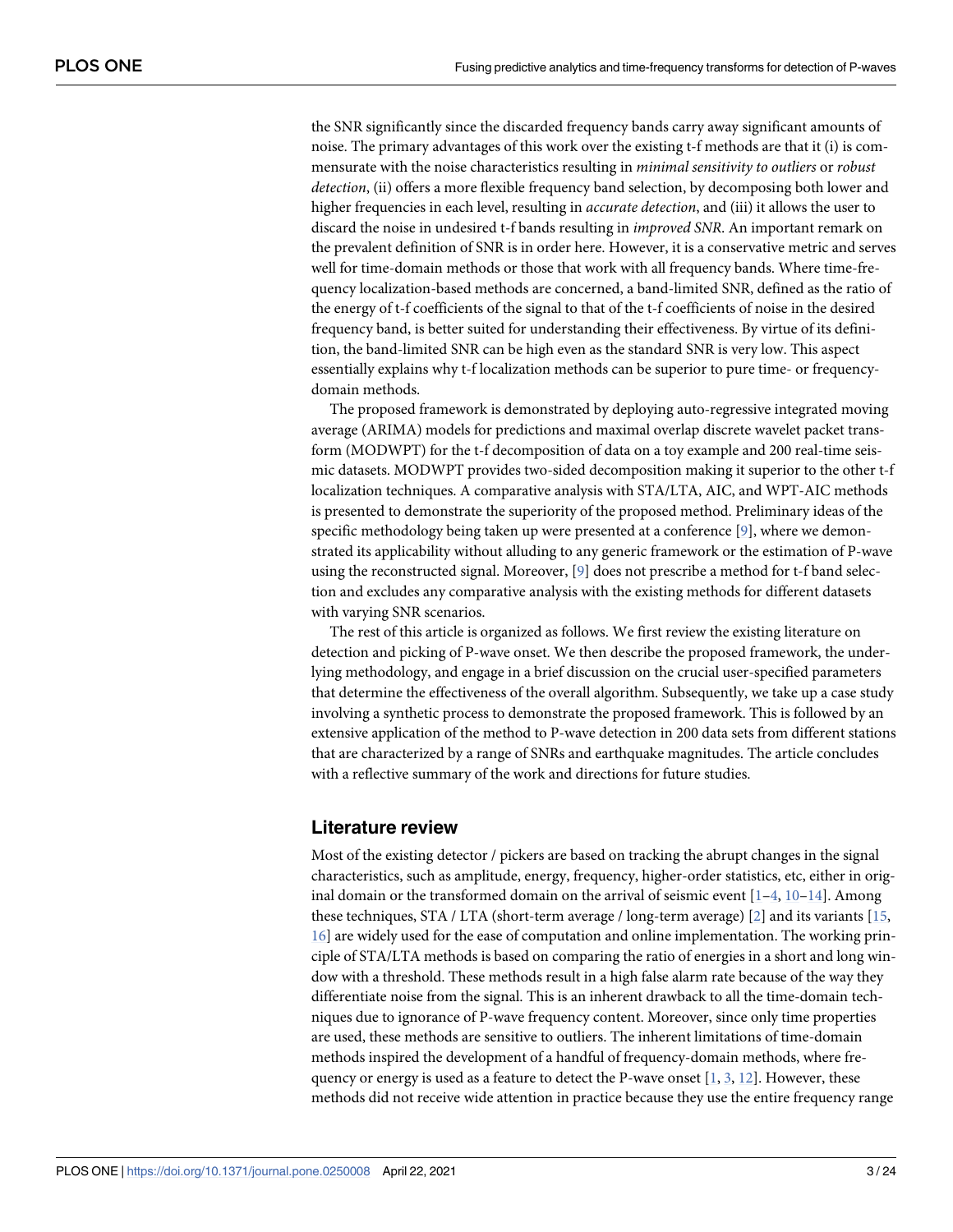<span id="page-3-0"></span>(0 to Nyquist frequency), thus not providing effectively any specific advantage over their timedomain counterparts. The true benefit is realized by only combining the merits of working in both domains. Thus, researchers developed time-frequency detectors taking into account the time properties and frequency information of the seismic signal. Features in mixed-domain, especially using time-frequency (t-f) tools such as continuous and discrete wavelet transform (CWT, DWT) [\[13,](#page-22-0) [14\]](#page-22-0), short-time Fourier transform (STFT) [\[5\]](#page-22-0) and empirical mode decomposition (EMD) [\[6](#page-22-0)], have been widely used in this regard. The generic idea underlying these methods involves projecting the data into a t-f (or time-scale) domain and search for the feature either in the mixed-domain or in the reconstructed signal. Recent advancements in these methods combine the benefits of time-domain methods with the t-f tools [\[7,](#page-22-0) [17,](#page-22-0) [18\]](#page-22-0) to improve the detection rate for low SNR seismic signals. Irrespective of the way in which the t-f tools have been used in the seismic literature, their use has only involved decomposing the lower frequency content (approximations) at each scale, thereby limiting the localization to lower frequency ranges. This one-sided decomposition may not always contain the P-wave information.

Early 1990s witnessed the development of pattern-based methods to detect the weak events embedded in noise [\[19–22](#page-22-0)]. These methods compare the similarity between the earthquake signal and the event pattern (template). [\[23\]](#page-22-0) proposed a method to detect local events embedded in locally stationary background noise. Most of the pattern-based methods either use a fixed template of P-wave or assume that the signal under consideration exhibit specific features. Moreover, various other factors, such as complicated source mechanisms and the dependency of P-wave frequency on source-station location, limit the applicability of these detectors to exceptional situations such as aftershocks and repeating sources.

In the recent years, detectors based on machine learning / deep learning (ML/DL) have been proposed [\[24,](#page-22-0) [25\]](#page-22-0). The method of [\[24\]](#page-22-0) delivers probabilities associated with the existence of an earthquake event and two different seismic phases for each time point by using encoders that intrinsically capture the temporal dependencies in seismic data. The decoders consist of carefully designed set of deep learning network models comprising tens of layers and about 372000 tunable parameters for detecting and picking the seismic phase arrivals. The method proposed by [[25](#page-22-0)] utilizes capsule neural network (CapsNet) to pick the P-wave arrival. The CapsNet consists of three main layers for classifying the data as noise and earthquake signal, followed by the extraction of P-wave arrival time. In both the works, the trained complex models are shown to result in highly accurate detection and picking performance; however, the approaches are not only data extensive (in the sense that huge amounts of data are required to train the models) but also involves the design of a highly complex model architecture. Finally, despite their high levels of complexity, the construct of these models may result in an unacceptable level of false alarm rates. A remedy suggested by  $[24]$  $[24]$  $[24]$  is to explicitly incorporate the spectral features of seismic signals.

It is evident that the existing P-wave onset detection literature can be classified in a few different ways depending on the viewpoints taken. A few useful perspectives are obtained by choosing to classify the literature based on the approach adopted, namely, (i) feature-based, (ii) pattern recognition-based, and (iii) model-based methods. The bulk of existing detection methods are feature-based, while the pattern-based and model-based approaches are seen only in a handful of methods. Regardless of the approach taken, the implementation can be directly on the raw data (time-domain), or in the transform domain (usually frequency domain), or in the mixed (e.g., time-frequency) domain. An advantage of working in the mixed-domain is that the signal characteristics can be captured simultaneously in a time interval and frequency band. Consequently, because the seismic signal is a multi-scale (each scale being associated with a frequency band) signal, P-wave is better highlighted in the mixed-domain compared to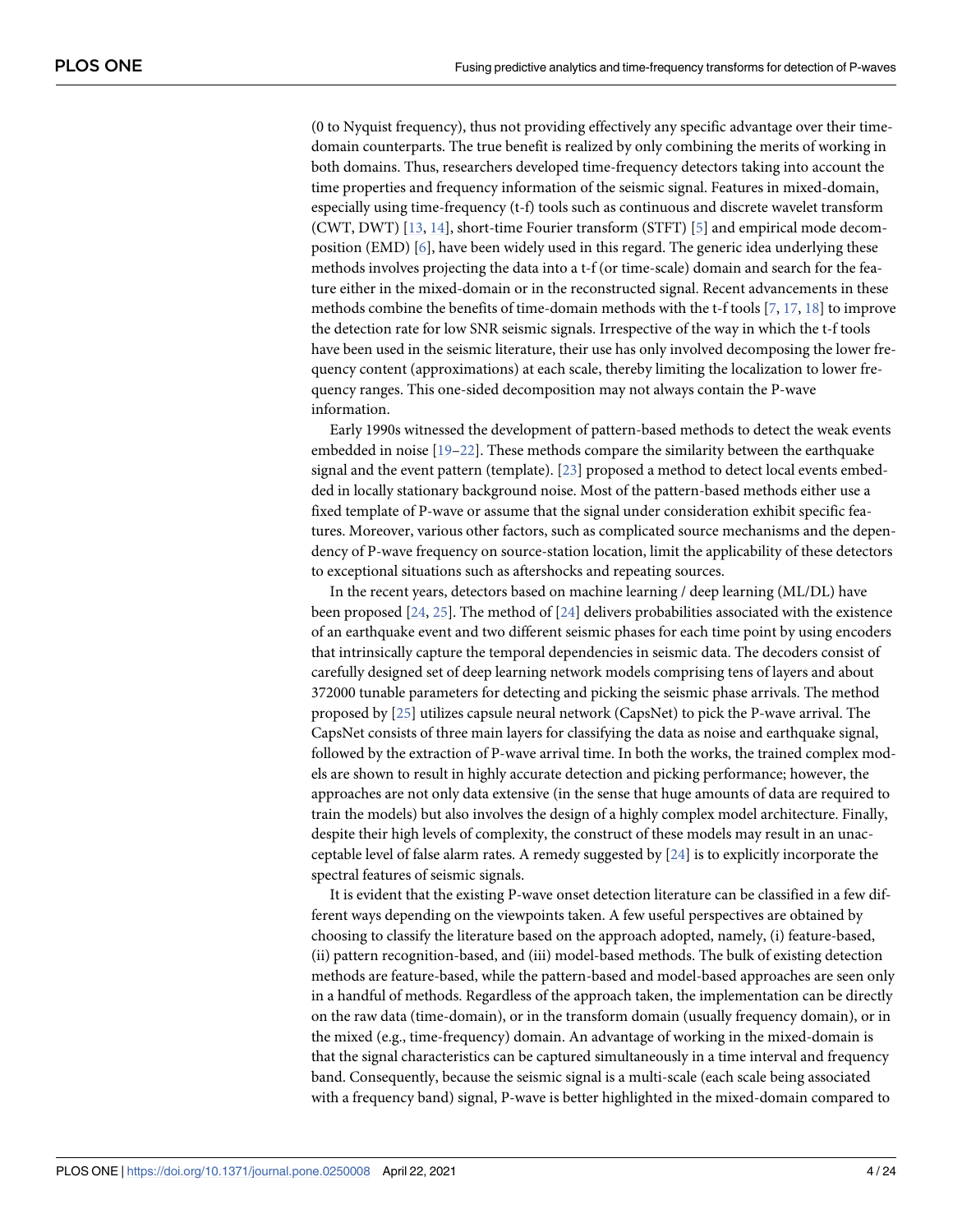<span id="page-4-0"></span>the time-domain signal, especially for low SNR conditions. Moreover, since signal features are concentrated in a relatively smaller region (lower frequency ranges), the undesired noise in the higher frequency ranges can be ignored, resulting in improved detection. It is apparent, therefore, that time-domain implementations are the most widely used, followed by relatively more recent works in the mixed-domain [[13](#page-22-0), [17](#page-22-0)] while transform-domain implementations have received very little attention. Within the class of mixed-domain implementations, there exist a subset of methods that work with projections (on to a chosen set of basis functions or atoms such as wavelets) or *coefficients*, while the remaining subset uses *reconstructed* or *filtered* signals, where the particular transform is used essentially as a filter to select known components of the seismic measurements. A significant advantage of projection-based approaches over the reconstruction-based approaches is that the desired features in the signal are highly localized in the projection-domain as compared to the time-domain (reconstructed signal). Moreover, projection coefficients are not as strongly correlated as the reconstructed signal resulting in the comparatively sparse representation in the projection-domain.

Model-based methods offer the privilege of taking a predictive approach to the detection problem, which is not present in model-free methods. These approaches have been extensively used in process engineering, especially for fault detection [[8](#page-22-0)], ideas from which, however, remain to be fully exploited in seismic data analysis. A handful of methods, widely known as AR-AIC pickers, appeared in the late 1980s and 1990s built time-series models and tracked the associated Akaike-Information criterion (AIC), [\[26–28](#page-23-0)]. AR-AIC pickers outperform the STA/LTA detectors; however, these methods assume that noise and event are locally stationary and do not provide proper justification for using AR models. Furthermore, it may not be technically appropriate to model P-wave as a stochastic process. In the aforementioned works, the general tendency is to examine the AIC and not the predictions, thereby not truly leveraging the benefits of a model-based approach. A significant benefit of working with predictive approaches is that the measurements are decomposed into a predictable component and a prediction error (what is unexplained by the model). The first consequence of this decomposition is that the prediction error has a lower variance than that of the measurement—the extent to which it is lower depends on the predictable component. The higher the strength of the predictable component in the measurement, the lower is the variance of prediction error. Secondly, any feature that is not contained in the historical record will appear in the prediction error along with the unpredictable portion of the measurement. It is relatively easier to detect the "new" signals in the prediction errors than in the original measurement because the signalto-noise ratio is enhanced significantly in the prediction error domain. Thus, a predictive approach is naturally better positioned in handling low SNR measurements than the methods that are not in the predictive framework. Needless to say, the goodness of a prediction-based method depends on the model quality. To this end, the authors of this work, in a separate study, have developed a systematic methodology for building statistically appropriate timeseries models for seismic noise [\[29\]](#page-23-0). This work essentially builds on the models developed and exploits the advantages of a model-predictive framework, especially for handling low SNR situations.

#### **Proposed framework**

This section presents the details of the proposed predictive framework for accurate detection and picking of P-wave in the seismic signal using the vertical channel data. The proposed framework essentially consists of two parts, as depicted in [Fig 1](#page-5-0), one that results in accurate detection, and the other responsible for the accurate picking of P-wave. The predictive models are developed in time-domain while the detection is carried out in the t-f domain with the aid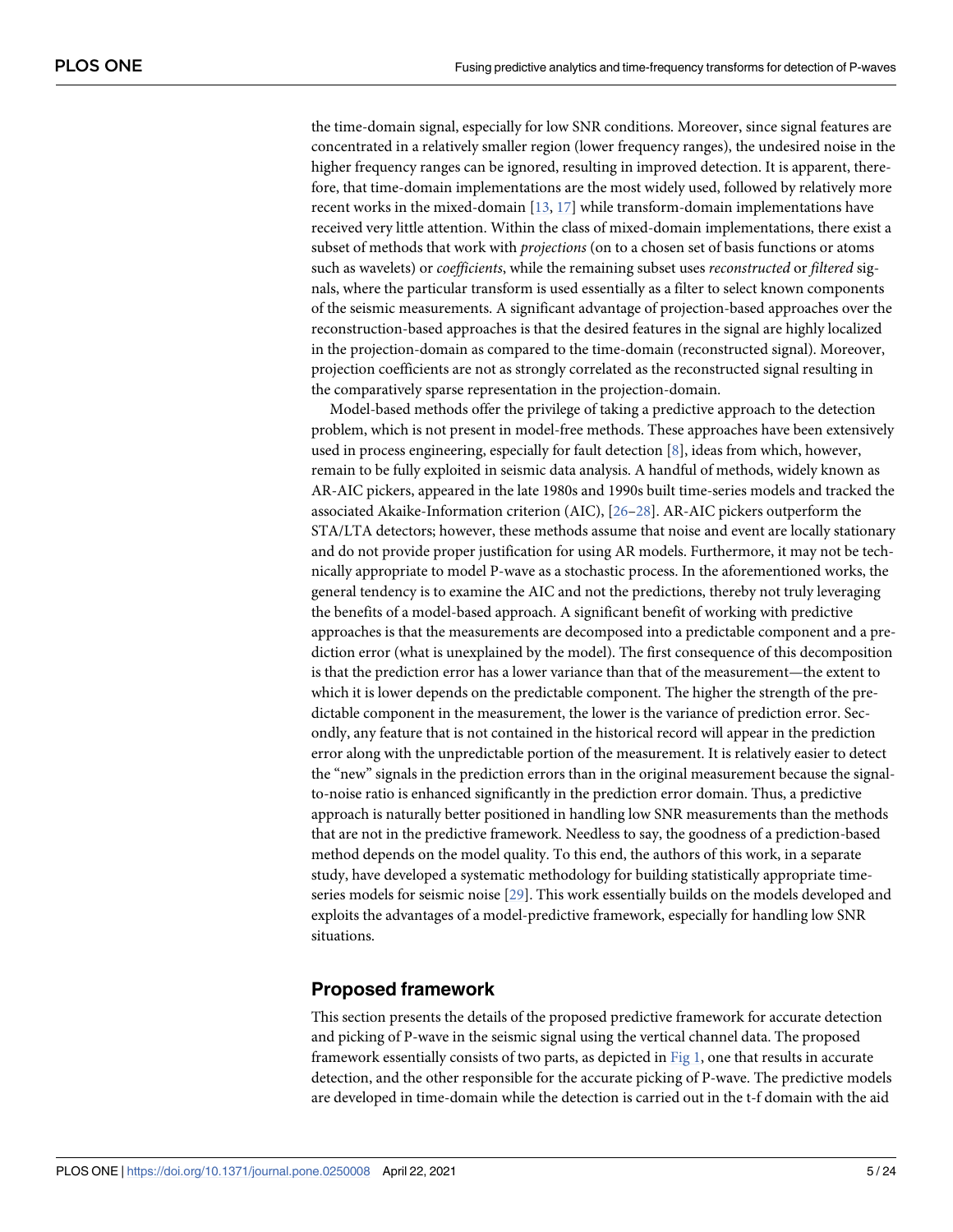<span id="page-5-0"></span>

**[Fig 1. P](#page-4-0)roposed framework for P-wave detection and picking that accommodates any modeling technique (for prediction) and a t-f tool (for decomposition).**

of a t-f transformation tool. The principle underlying detection using the proposed method is as follows. For a given time window, the estimated noise model would result in optimal predictions if the window contains the background noise. On the contrary, predictions will be poor if the window contains the event data. Further, as a consequence of working with predictions in the t-f domain, an abrupt change in the difference of squared absolute magnitude of t-f coefficients occurs on the arrival of the seismic event. This change is highlighted with the aid of a threshold to alert the detection of an event. Post detection, picking (identifying the time of event onset) is carried out by a ranking of the highlighted t-f bands noting that the difference of squared absolute magnitude is more prominent in certain t-f bands pertaining to the Pwave frequency than in other bands. This ranking not only facilitates picking but also the reconstruction of the P-wave signature, which as aforementioned, is novel and potentially useful in advanced stages of seismic data analysis. The proposed framework is graphically depicted in Fig 1. This schematic describes the steps implemented on a window of data.

Assume initially that N observations (corresponding to a duration of  $T = NT$ , sec, where  $T_s$ is the sampling interval) of the seismic signal  $y[k]$  are available online, where N is a userdefined parameter (see below for details). The procedure consists of the following steps:

1. Construct a window of data

Standing at the instant  $k = N + (n - 1)S$ , where S is a user-defined sliding parameter and n is the window index (initially set to 1), construct a window of N past observations as follows:

$$
\mathbf{w}_n[k] \triangleq \left[ y[k]y[k-1] \dots y[k-(N-1)] \right]^T \tag{1}
$$

whereby  $w_n$  is a vector of size  $N \times 1$ .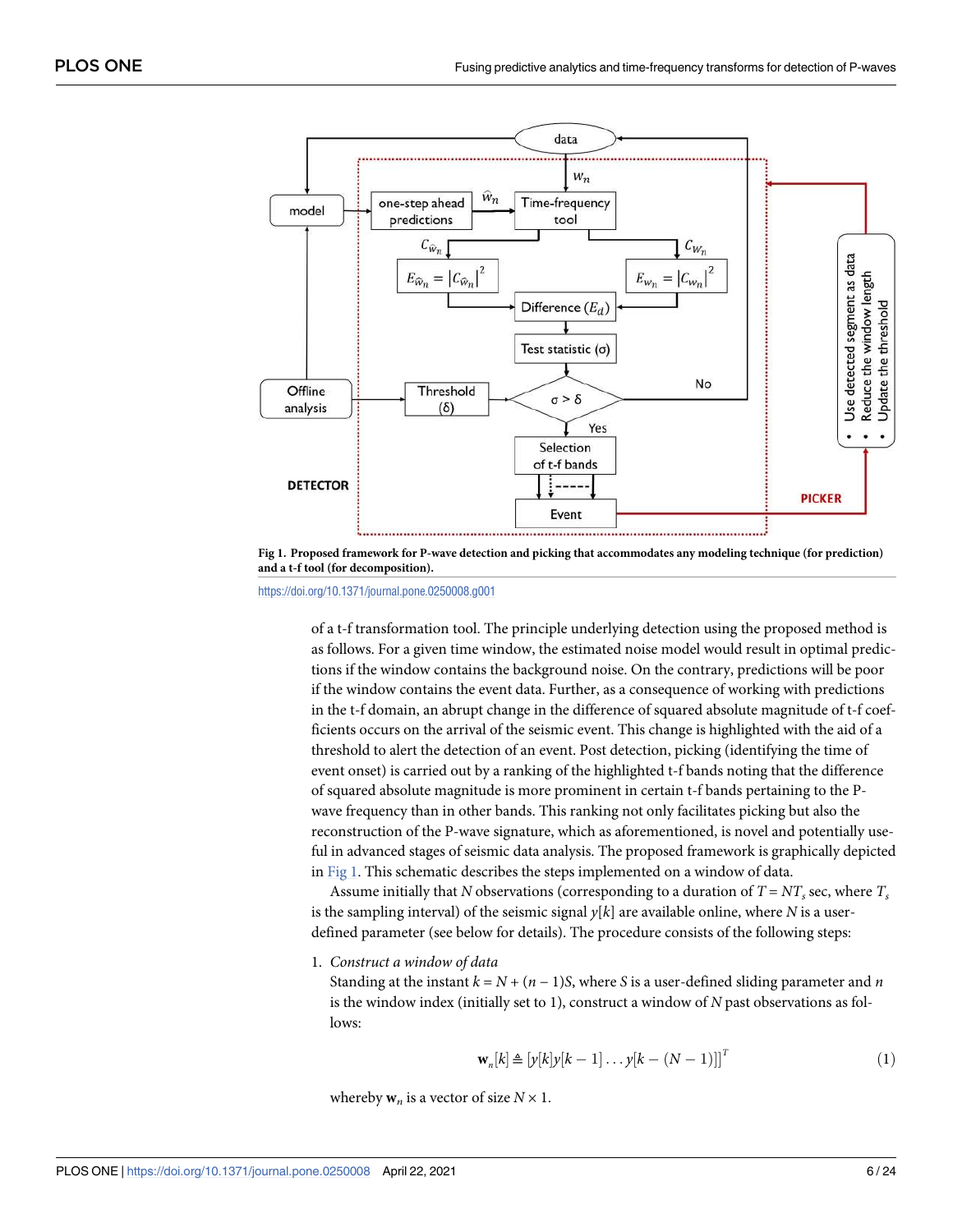2. Compute one-step ahead predictions

Using the time-series model developed offline, compute one-step ahead predictions of observations in the window,

$$
\hat{\mathbf{w}}_n[k \mid k-1] = [\hat{y}[k \mid k-1]\hat{y}[k-1 \mid k-2] \cdots \hat{y}[k-(N-1) \mid k-(N-2)]]^T
$$

3. Project data and predictions using the t-f tool

Decompose both the incoming data,  $\mathbf{w}_n[k]$  and the predictions,  $\hat{\mathbf{w}}_n[k|k - 1]$  in t-f domain up to a desired level L using a suitable t-f tool. At each level  $l$  ( $l = 1, 2, \dots, L$ ), t-f coefficients are denoted by  $\mathbf{C}(l,\omega_{c,i})$ : { $C(l,\omega_{c,i},k)$ }, where at level *l*,  $\mathbf{C}(l,\omega_{c,i})$  is  $2^l \times N$  matrix,  $\omega_{c,i}$  represents the center frequency of the  $i^{\text{th}}$   $(i = 1, \dots, B_l)$  frequency band and k represents the time instant. Note that the maximum index of frequency band at each level l is  $B_l = 2^l$ .

4. Compute the squared absolute magnitude in t-f bands

The squared absolute magnitude of projections of data and predictions in the *i*<sup>th</sup> t-f band at each level *l* is defined as:

$$
\mathbf{E}_{\mathbf{w}_n}(l, \omega_{c,i}) = |\mathbf{C}_{\mathbf{w}_n}(l, \omega_{c,i})|^2
$$
 (2)

$$
\mathbf{E}_{\hat{\mathbf{w}}_n}(l, \omega_{c,i}) = |\mathbf{C}_{\hat{\mathbf{w}}_n}(l, \omega_{c,i})|^2
$$
\n(3)

where  $\mathbf{C}_{\mathbf{w}_n}$  and  $\mathbf{C}_{\hat{\mathbf{w}}_n}$  are the projections of signal and predictions respectively and  $\omega_{c,i}$  is the center frequency as defined earlier.

5. Compute mean absolute deviation (μAD)

In the  $n^{\text{th}}$  window  $\mathbf{w}_n[k]$ , the mean absolute deviation of difference in squared absolute magnitudes between the projections of data and predictions in the  $i^{\text{th}}$  t-f band at each level  $l$ is defined as:

$$
\mu AD_{l,i}(n) = \text{mean} \mid \mathbf{E}_d(l, \omega_{c,i}) - \text{median}(\mathbf{E}_d(l, \omega_{c,i})) \mid
$$
\n(4)

where, the difference,  $\mathbf{E}_d$ , is given by

$$
\mathbf{E}_{d}(l, \omega_{c,i}) = \mathbf{E}_{\mathbf{w}_{n}}(l, \omega_{c,i}) - \mathbf{E}_{\hat{\mathbf{w}}_{n}}(l, \omega_{c,i})
$$
\n(5)

 $\mu AD$  is known to be a biased estimate of standard deviation, therefore, we work with a biascorrected μAD,

$$
\mu AD_{l,i}(n) = K \times \text{mean} \mid \mathbf{E}_d(l, \omega_{c,i}) - \text{median}(\mathbf{E}_d(l, \omega_{c,i})) \mid
$$
 (6)

where,  $K = 1.25$  is the correction factor that is numerically determined for the random variable  $\mathbf{E}_d$  through Monte-Carlo simulations (see S1 Appendix in <u>S1 File</u>). Note that  $E_d(l, \omega_{c,i})$ approximately follows a Gamma distribution, which is determined through an empirical fit.

6. Compare the μAD in selected t-f bands with the respective thresholds to detect the abrupt changes.

Let  $\bm{\delta}_{l,i}$  be the vector of  $B_l$  thresholds for background noise in the respective t-f bands. If the window,  $\mathbf{w}_n[k]$  contains only the seismic noise then  $\mu A \mathbf{D}_{l,i}(n)$  in the t-f bands will not vary as  $k$  varies, however,  $\pmb{\mu A D}_{l,i}(n)$  increases abruptly in certain t-f bands on the arrival of Pwave in  $w_n[k]$ .

7. Make a decision Flag those bands for which  $\mu AD_{l,i}(n) > \delta_{l,i}$  across all bands and levels.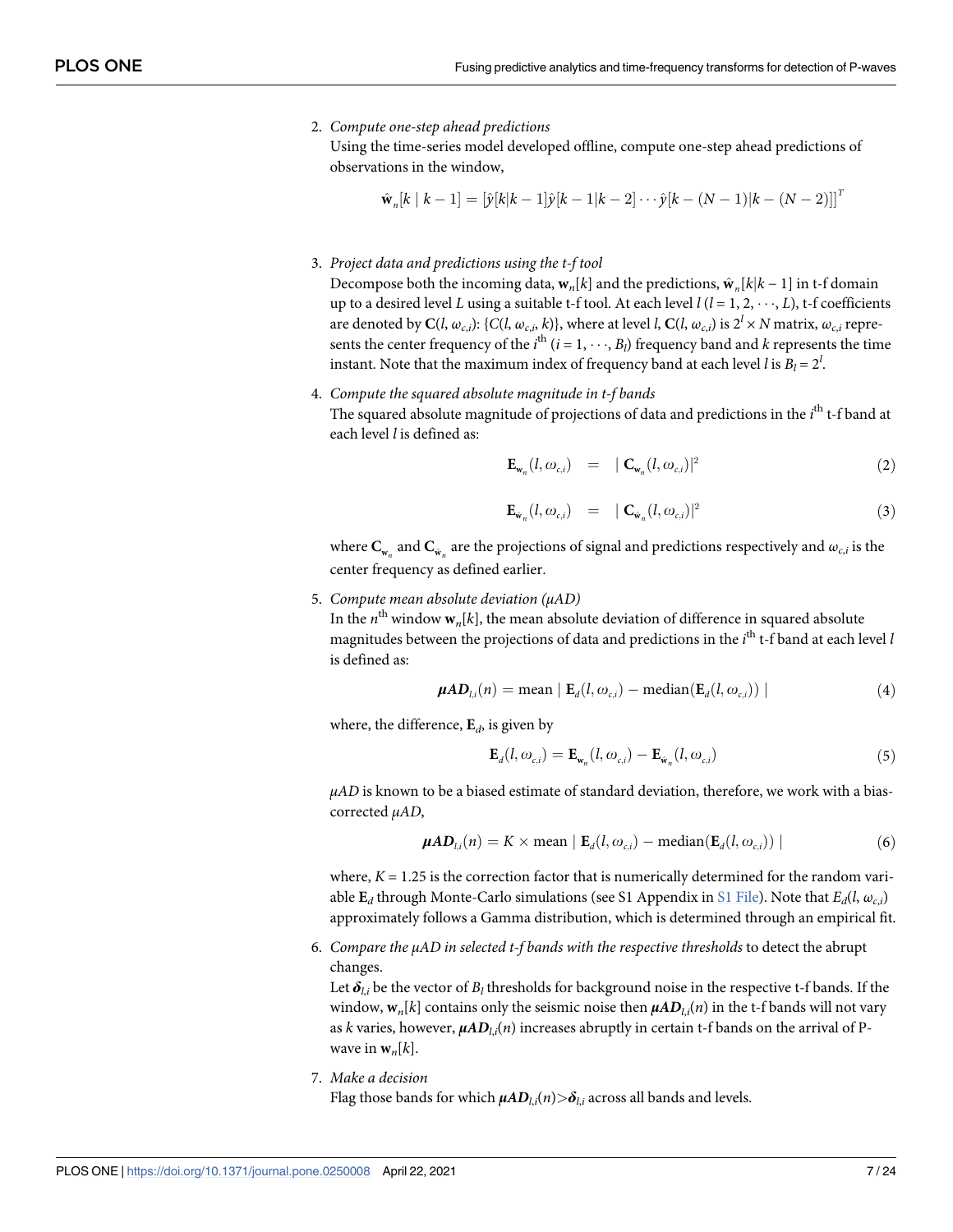- <span id="page-7-0"></span>• No Detection: In the case where no event is detected, set the detection flag to 0, slide the window with sliding length (S) and proceed to step 8. Selection of S is based on various factors such as SNR, the sampling rate of data and type of seismic event, etc.
- Detection: If an event is detected, implement the following
	- i. Set the detection flag to 1.
	- ii. Pick the onset of the event precisely by reducing the window length, and repeating the steps for the detected segment of data. The new working window length in the detected segment also depends on SNR, sampling rate, etc of the data. Typically, a window of length 1-2 seconds is used for picking the event in the detected segment because the Pwave is a short duration signal.
	- iii. Select the "best" t-f bands. The bands that are highlighted in Step 6 (on the arrival of Pwave) are ranked in the ascending order of the detection onset time and are selected for picking the onset of P-wave. Selecting the packets (bands) of interest dynamically as against working with a pre-determined set of bands from historical data analysis makes the approach adaptive to the form of P-wave, the source-station location, etc. In addition, since the selected t-f bands generally span the P-wave frequency, they can be used for reconstructing the time-domain signature of the P-wave, which in turn, can be used for at least two different advanced seismic data analysis (refer to Introduction section for a brief outline). This, we believe, is a positive outcome of the proposed methodology.
- 8. Repeat the above steps for online detection of the seismic event.

The performance of the proposed method depends on various parameters or variables. A summary with a brief description and optimal values (for user-defined parameters) of these parameters is presented in Table 1. The optimal values of data-driven parameters vary with datasets and therefore are represented by DD (data dependent) in the table. The influence of these parameters on the performance of the proposed algorithm is discussed later in the following sections.

The efficacy of the proposed framework is demonstrated using a widely used time-series model known as the ARIMA model for prediction purposes, and the a well-established t-f tool, namely, the wavelet-transform based MODWPT as the t-f tool for decomposing the data in t-f bands. ARIMA models are linear time-series models that essentially captures the integrating effects by developing ARMA models on the differenced series [[30](#page-23-0)]. The governing equation of an  $ARIMA(p,d,m)$  model is given by:

$$
\left(1 - \sum_{i=1}^{p} \phi_i q^{-i}\right) (1 - q^{-1})^d y[k] = \left(1 + \sum_{j=1}^{m} \theta_j q^{-j}\right) e[k] \tag{7}
$$

#### **Table 1. List of parameters used by the algorithm with brief description and values used in the study.**

| Parameter | <b>Nature</b> | Description                       | Value             |
|-----------|---------------|-----------------------------------|-------------------|
| N         | user-defined  | Length of working window (scalar) | 240               |
| S         | user-defined  | Sliding length (scalar)           | 5                 |
| δ         | data-driven   | Threshold (vector)                | DD                |
| L         | user-defined  | Level of decomposition (scalar)   | 4 for 20 sps data |
|           |               |                                   | 5 for 40 sps data |
| t-f bands | data-driven   | Selected t-f bands                | DD                |
|           |               |                                   |                   |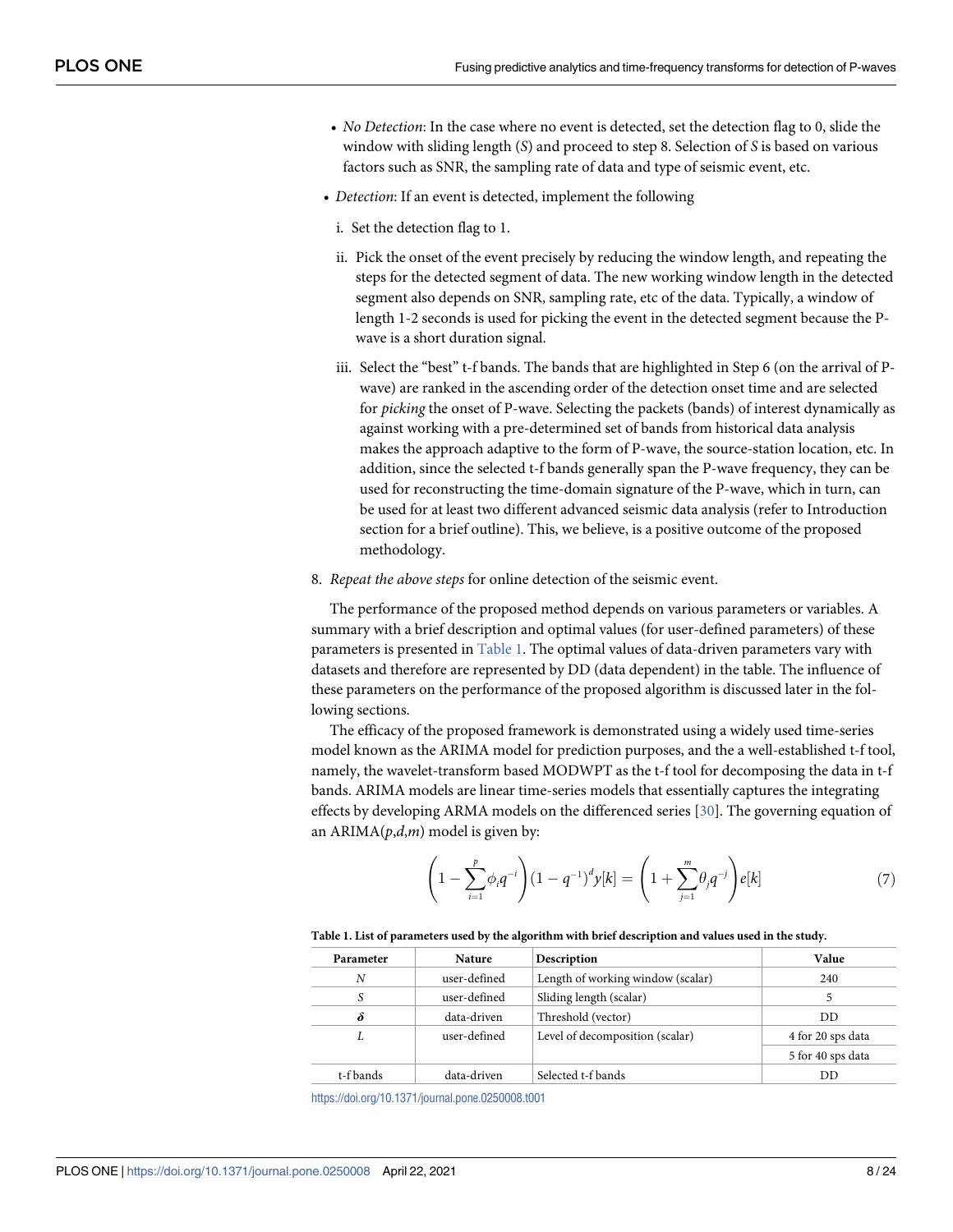<span id="page-8-0"></span>

**Fig 2. Schematic of MODWPT decomposition upto level 4.** 'A' and 'D' refers to approximation and detail respectively. Integer in the top-right corner of each box indicates the packet number in increasing frequency order. <https://doi.org/10.1371/journal.pone.0250008.g002>

where,  $q^{-1}$  is the backshift operator,  $\phi_i$  and  $\theta_j$  are the AR and MA coefficients of order  $p$  and  $m$ respectively,  $d$  is the degree of differencing and  $e[k]$  is a zero-mean Gaussian white-noise (temporally uncorrelated) of variance  $\sigma_e^2$ ). Estimation of ARIMA models involves identification of the model orders  $p$ ,  $d$ ,  $q$ , where  $d$  is the degree of differencing, and  $p$  and  $q$  represents the order of AR and MA coefficients,  $p + q$  model parameters and variance of the driving force. The unknowns are estimated using a maximum likelihood estimation algorithm.

MODWPT is the generalization of wavelet transform in which signal is decomposed into low and high-frequency bands, and both the low-frequency (approximations) and high-frequency (details) coefficients are further decomposed into sub-frequency bands at each level [\[31\]](#page-23-0). Fig 2 shows the MODWPT schematic, where each box is referred to as a wavelet packet (also called as a node). Each packet corresponds to a particular frequency band. Frequency mapping for MODWPT packets up to level 4 is given in **Table 2** for a sampling frequency of 20 Hz. The range of frequencies spanned by each band for a different sampling frequency  $F_s$  can be re-calculated in a straightforward manner as  $0 - F_s/4$ ,  $F_s/4 - F_s/2$  at Level 1 and so on.

A remark on the data requirements and model complexity for the chosen predictive model class is in order here. About 10 minutes of data is sufficient to obtain a reasonably good

| Level   | Node           | Frequency (Hz) | Level   | Node | Frequency (Hz) |
|---------|----------------|----------------|---------|------|----------------|
| Level 1 | 1              | $0 - 5$        | Level 4 | 16   | $0.625 - 1.25$ |
|         | $\mathbf{2}$   | $5 - 10$       |         | 17   | 1.25-1.87      |
| Level 2 | 3              | $0 - 2.5$      |         | 18   | 1.87-2.5       |
|         | $\,4$          | $2.5 - 5$      |         | 19   | $2.5 - 3.126$  |
|         | 5              | $5 - 7.5$      |         | 20   | 3.126-3.75     |
|         | 6              | $7.5 - 10$     |         | 21   | 3.75-4.376     |
| Level 3 | $\overline{7}$ | $0 - 1.25$     |         | 22   | 4.376-5        |
|         | $\,$ 8 $\,$    | $1.25 - 2.5$   |         | 23   | 5-5.625        |
|         | 9              | $2.5 - 3.75$   |         | 24   | 5.625-6.25     |
|         | 10             | $3.75 - 5$     |         | 25   | 6.25-6.876     |
|         | 11             | $5 - 6.25$     |         | 26   | 6.876-7.5      |
|         | 12             | $6.25 - 7.5$   |         | 27   | $7.5 - 8.126$  |
|         | 13             | $7.5 - 8.75$   |         | 28   | 8.126-8.75     |
|         | 14             | 8.75-10        |         | 29   | 8.75-9.376     |
| Level 4 | 15             | $0 - 0.625$    |         | 30   | 9.376-10       |

**Table 2. Frequency mapping for MODWPT packets.** Level indicates the level of decomposition and the frequencies are reported for a signal sampled at 20 Hz.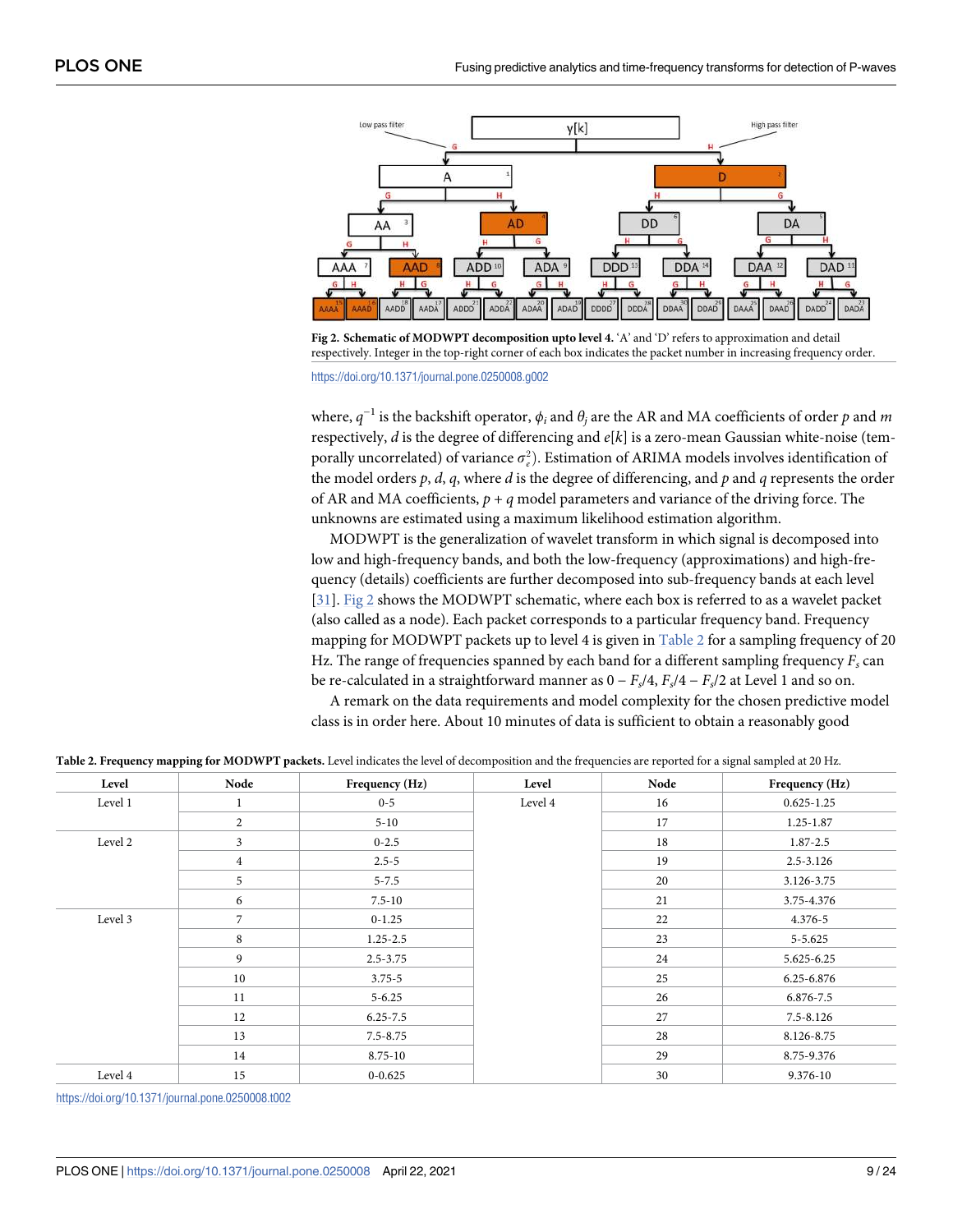|                         | Case 1 | Case 2  | Case 3 | Case 4 | Case 5 |
|-------------------------|--------|---------|--------|--------|--------|
| a                       | 100    | 110     | 180    | 200    | 500    |
| b                       | 0.8    | 0.8     | 0.8    | 0.8    | 0.8    |
| $f_0(Hz)$               | 1.8    | $1.8\,$ | 1.8    | 1.8    | 1.8    |
| <b>SNR</b>              | 0.021  | 0.049   | 0.46   | 1.8    | 2.09   |
| <b>Band-limited SNR</b> | 0.209  | 0.29    | 1.46   | 10.76  | 26.55  |

<span id="page-9-0"></span>

| Table 3. Details of parameters used to generate synthetic data. |  |
|-----------------------------------------------------------------|--|
|-----------------------------------------------------------------|--|

estimate of the model. Secondly, the number of tunable parameters is restricted to about 20. Thus, in terms of both, data requirements and model complexity, the chosen model is several orders lower as compared to the DL-based methods. This presents a feasible opportunity to update the model as one obtains streaming data. Thirdly, the data does not have to be subjected to labelling and other pre-processing steps as the prevailing DL models necessarily require.

## **Results and discussions**

In this section, the performance of the proposed method is illustrated with the help of synthetic data with varying SNR and 200 real-time seismic datasets characterized by a range of SNRs and earthquake magnitude.

#### **Application to synthetic datasets**

The primary purpose of this section is to illustrate the application of the proposed framework to detect a short-lived signal for varying SNR with the help of synthetic data.

**Data generation.** Synthetic data  $y[k]: \{k = 1, 2, ..., 50000\}$  can be represented as

$$
y[k] = s[k] + \nu[k] \nmeasurement signal colored noise
$$
\n(8)

where,  $s[k]$  represents the desired short-lived signal generated using an exponentially decaying sine wave, and  $v[k]$  represents the colored noise. The signal  $s[k]$  is given by

$$
s[k] = \begin{cases} ae^{-bk}\sin(2\pi f_0 k), & 20000 < k \le 20040\\ 0, & \text{otherwise} \end{cases}
$$
(9)

where,  $f_0$  is fixed at 1.8 Hz, signal s[k] is sampled at 20 samples per second (sps) and the values of  $a \& b$  are varied to change the SNR. Details of different values of  $a$  and  $b$  along with the SNR and band-limited SNR are summarized in Table 3. The noise sequence  $v[k]$  is generated using a realistic time-series model developed for real-time seismic noise from TSUM station, Namibia, Africa. Data generating process for  $v[k]$  is given by

$$
\nu[k] = \frac{1}{1 - q^{-1}} \nu'[k] \tag{10}
$$

$$
v'[k] = \frac{1 - 0.39q^{-1} - 1.7q^{-2} + 1.03q^{-3} + 0.82q^{-4} - 0.75q^{-5}}{1 - 0.43q^{-1} - 1.3q^{-2} + 0.02q^{-3}} \dots
$$
  
 
$$
\dots + \frac{+0.03q^{-6} + 0.09q^{-7} - 0.105q^{-8}}{+0.73q^{-4}} e[k]
$$
 (11)

where  $e[k]$  is a zero mean Gaussian white noise with variance  $\sigma^2 = 155.78$ .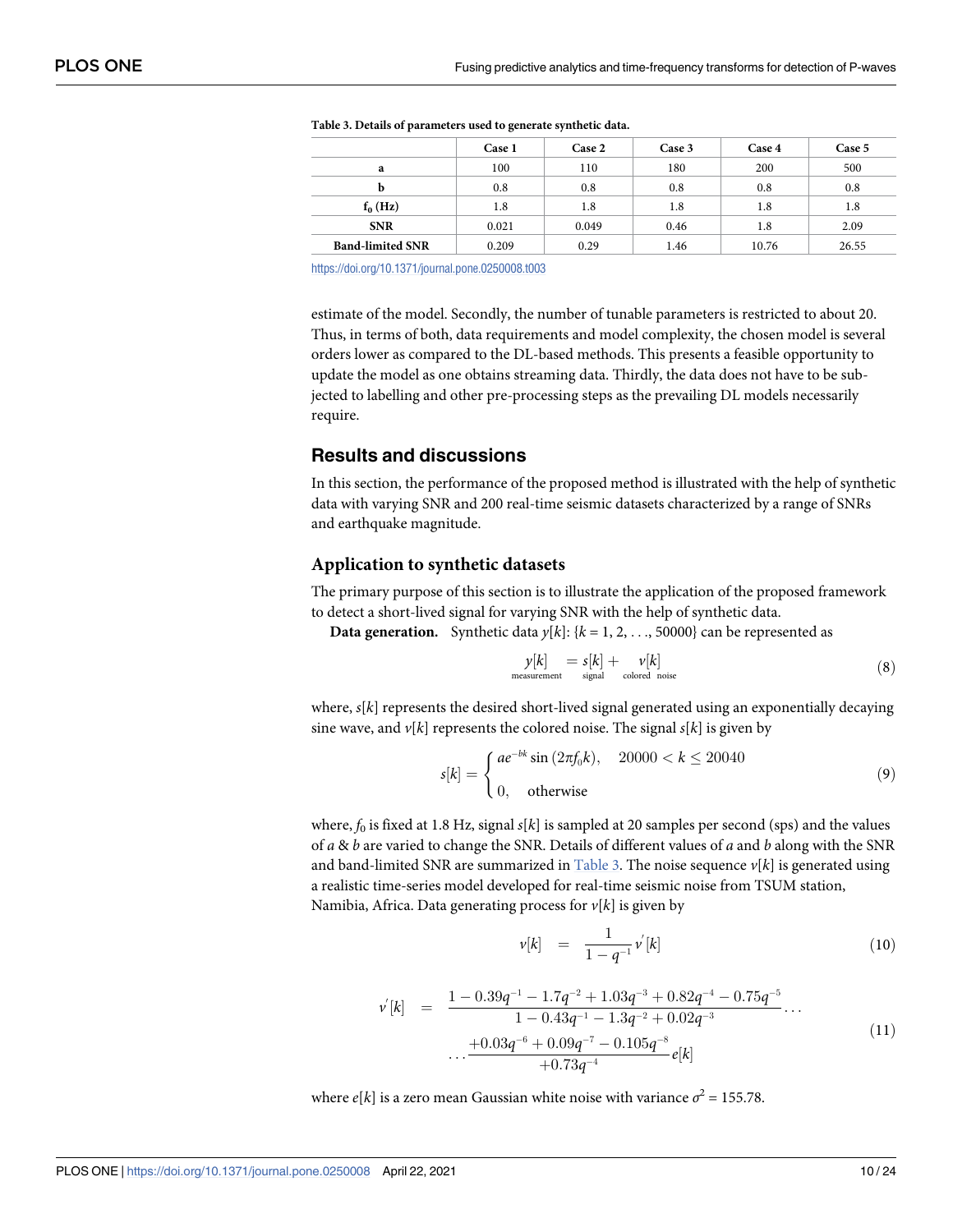<span id="page-10-0"></span>

<https://doi.org/10.1371/journal.pone.0250008.g003>

**Results for synthetic data.** Given the measurements  $y[k]$ , the method aims to accurately detect and pick the onset of signal  $s[k]$ . Implementation of the proposed framework is illustrated in detail for the case 1 data, with the results being summarized for the rest of the cases. Case 1 data (SNR =  $0.021$ ) is shown in Fig 3. Initial 10000 data points are used to estimate the predictive ARIMA(4, 1, 8) model and calculate the threshold in each packet. Using a sliding window of 240 samples with sliding of 10 samples, both  $\mathbf{w}_n[k]$  and  $\hat{\mathbf{w}}_n[k]$  are decomposed in the time-frequency domain using Daubechies 4 (dB4) wavelets via MODWPT. The  $\mu AD$  of the difference of squared absolute magnitude of MODWPT coefficients of  $\mathbf{w}_n[k]$  and  $\hat{\mathbf{w}}_n[k]$  in all the packets is compared to the threshold in the respective packets. On the arrival of signal  $s[k]$ , certain t-f bands (packets 8, 18, 17 and 30 for case 1 data) are highlighted. Fig  $4$  shows the selected packets in the ascending order of the detection onset. Packets that detect the onset of s [k] with minimum samples of  $s[k]$  in  $w_n[k]$  are given higher priority. It can also be observed that when the moving window does not contain any event, no packets are highlighted (represented by 0 value in the top plot of  $Fig 4$ ). The presence of 1 indicates the highlighted packets. The  $\mu AD$  in different packets along with the threshold is shown in [Fig 5](#page-11-0). For picking purposes, a sliding window of 20 samples with a sliding of 1 sample is used in the detected segment for the selected packets. For the case 1 data, the method picks the onset of  $s[k]$  with an error of 3 samples.

[Fig 6](#page-12-0) shows the reconstructed signal using the selected packets. For reconstruction purpose, data from  $k = 19500$  to  $k = 20500$  is used. The onset of signal  $s[k]$  is clearly visible in the reconstructed signal even for the low SNR case. The main purpose of reconstructing the signal is to obtain a mathematical model for signal  $s[k]$  from the measurements. This can be extremely useful in obtaining a P-wave model, which is otherwise missing in the literature.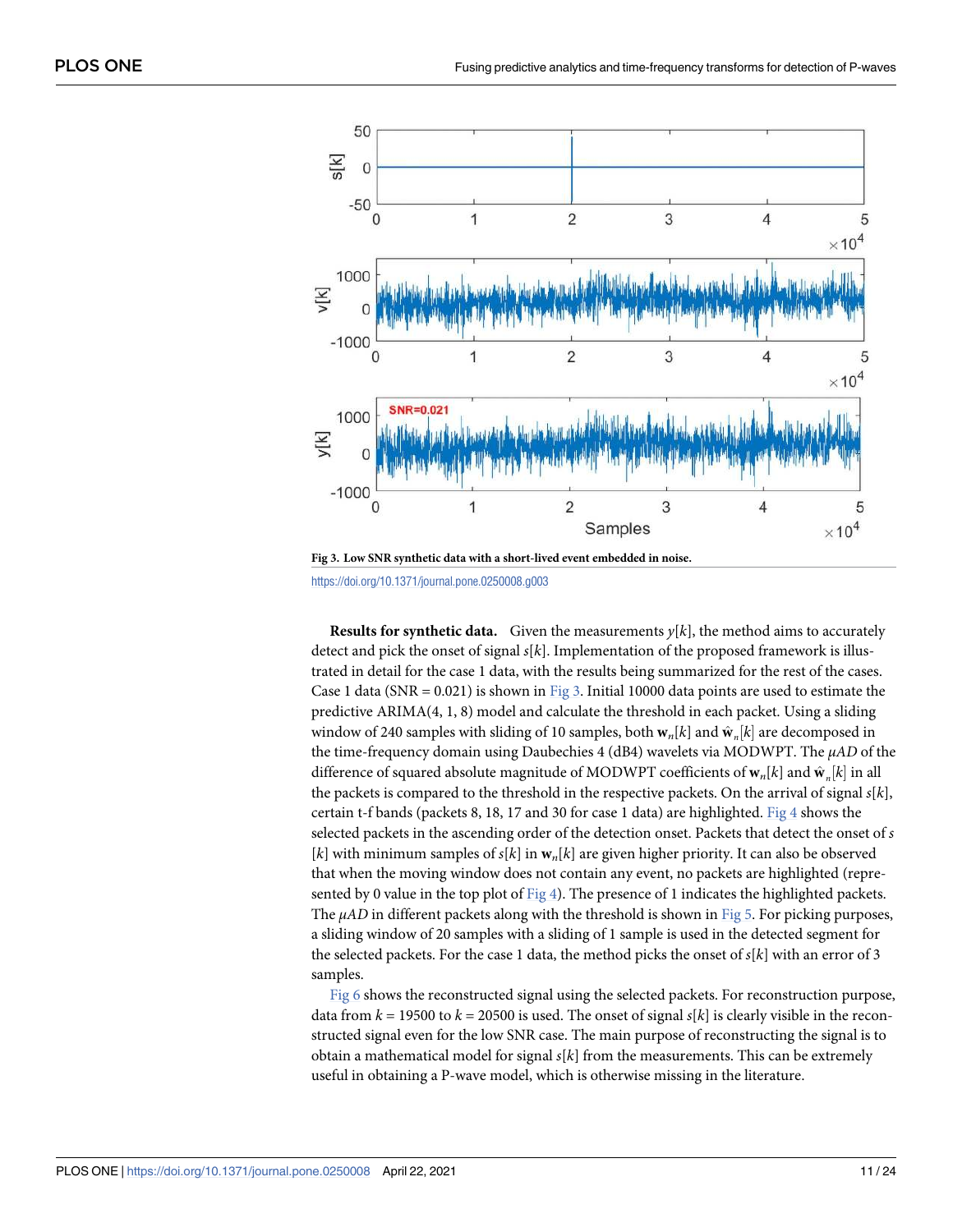<span id="page-11-0"></span>

**[Fig 4. P](#page-10-0)acket selection.** The plot on top depicts the selected packets on the fly based on the ranking of highlighted packets. Y-axis represents the window onset time in the ranked order (top to bottom). The presence of 1 indicates detection, and 0 represents no detection. The duration of highlighted packets is shown in the bottom plot, where the X-axis represents the onset of the working window.

<https://doi.org/10.1371/journal.pone.0250008.g004>



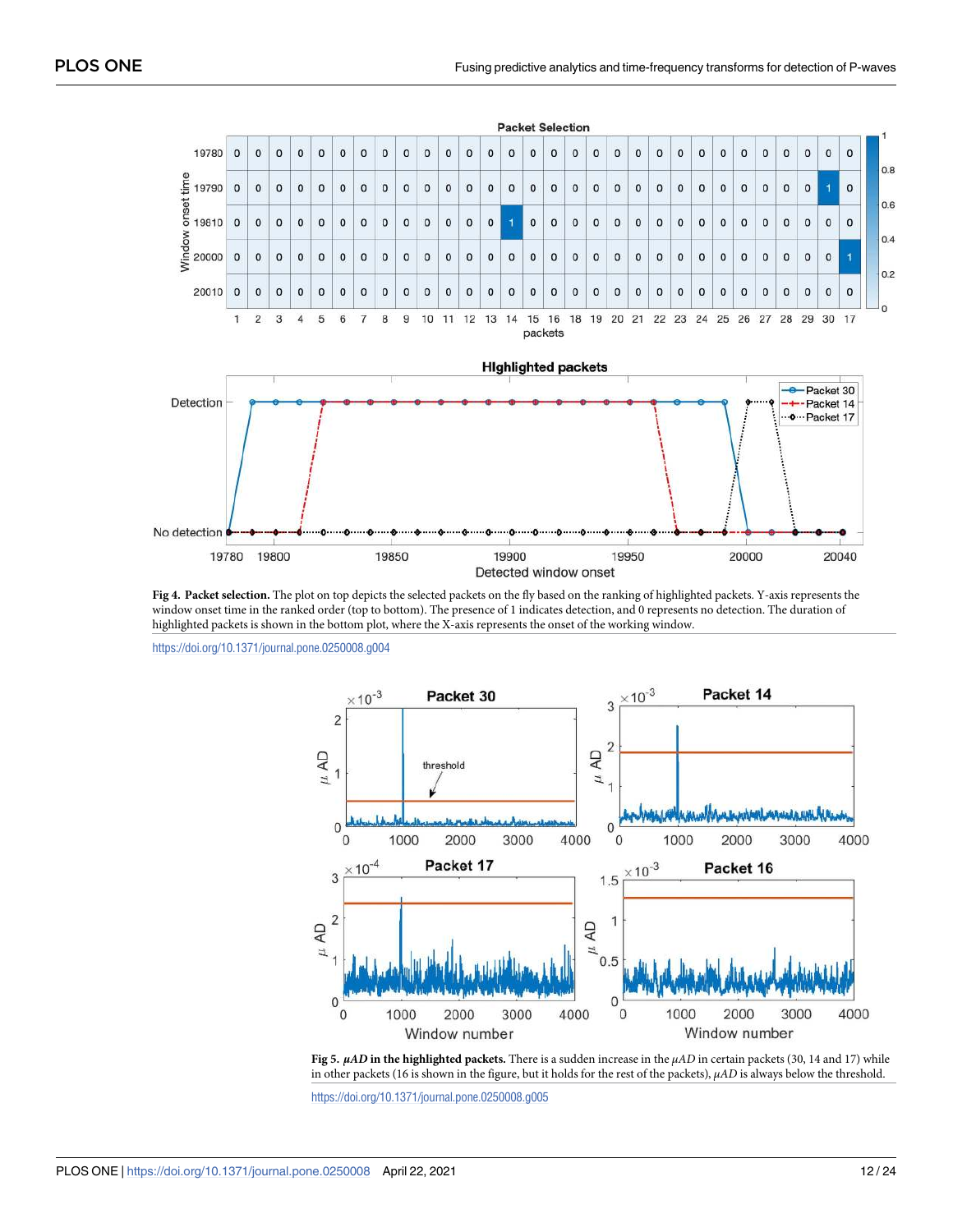<span id="page-12-0"></span>



Similarly, we have applied the proposed method to the rest of the four cases, and it is observed that the method detects the onset of  $s[k]$  even for extremely low SNR cases. The reason for accurate detection, especially for low SNR scenarios, is that the signal is highly localized in the t-f domain. Further, the band-limited SNR is higher than the standard SNR for all the cases, reported in [Table 3.](#page-9-0) The latter looks at a frequency band spanning from 0 to Nyquist frequency (10 Hz for this case) while the former spans the frequencies in the desired band (from 1.25 to 2.5 Hz). This explains the improved performance of the proposed method even for extremely low SNR cases. It is also observed from Fig  $7$  that with the increasing SNR, more packets are highlighted.



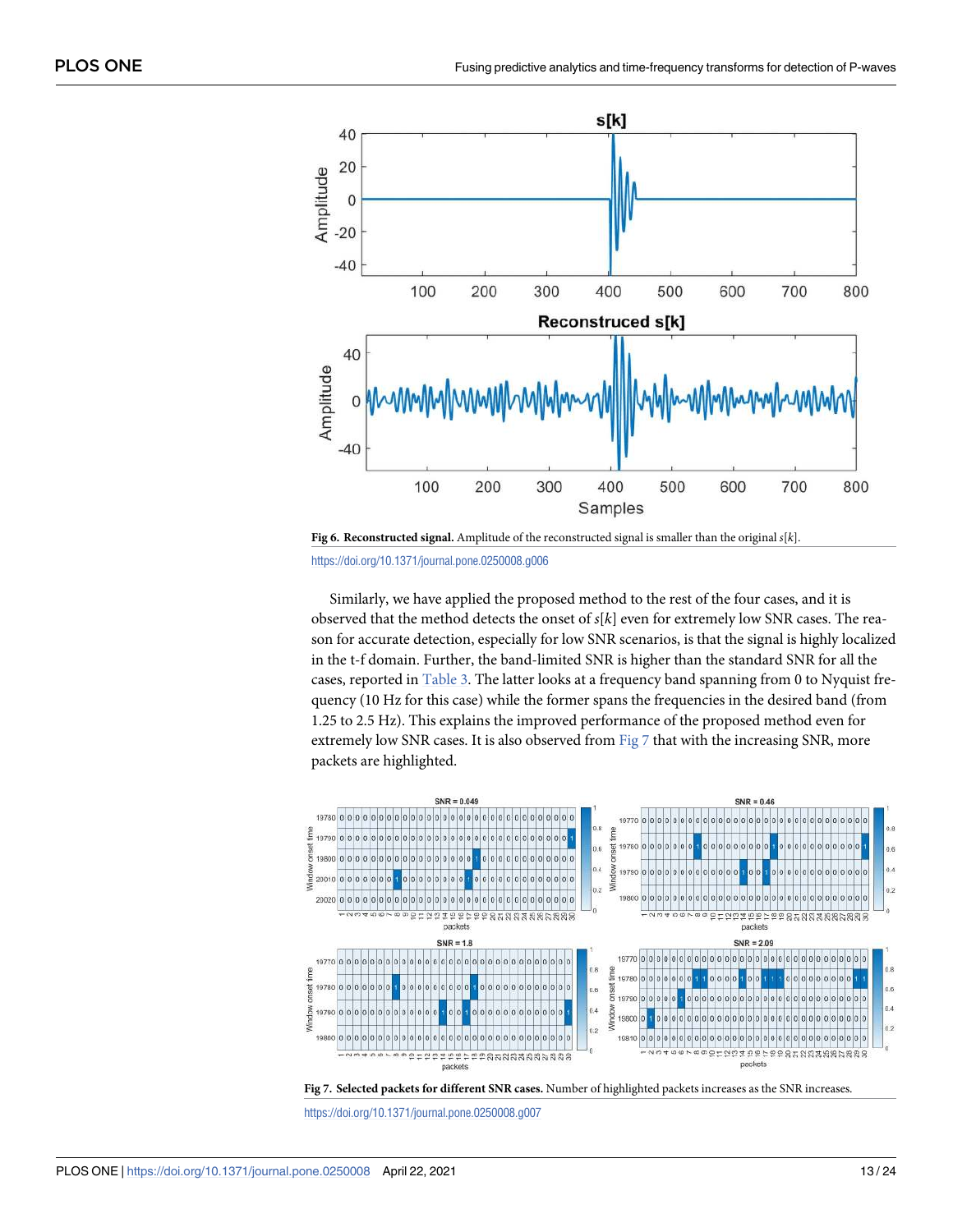| <b>Station</b> | Magnitude        | <b>Counts</b> | $SNR$ (dB)             | $SNR_{BL(dB)}$             | <b>Station</b> | Magnitude      | <b>Counts</b> | $SNR$ (dB)              | $SNR_{BL(dB)}$                       |
|----------------|------------------|---------------|------------------------|----------------------------|----------------|----------------|---------------|-------------------------|--------------------------------------|
| <b>ANMO</b>    | M < 2.5          | 9             | $-.38 \text{ to } .37$ | .09 to 16.03               | <b>ANTO</b>    | M < 2.5        | 10            | $-1$ to 09              | .08 to 3.2                           |
|                | $2.5 < M \leq 4$ | 14            | $-8 \text{ to } 82$    | .03 to 17.35               |                | 2.5 < M < 4    | 14            | $-1.4$ to 3.9           | .02 to $2.4 \times 10^4$             |
|                | $4 < M \leq 6$   | 10            | $-2.6$ to 17.2         | .13 to 104.8               |                | $4 < M \leq 6$ | 10            | .18 to 38.5             | 5.1 to $9.6 \times 10^3$             |
|                | M > 6            | 11            | 9 to 61                | 10 to $2.5 \times 10^6$    |                | M > 6          | 10            | $-2.15$ to 69.6         | 2.1 to $7.7 \times 10^6$             |
|                | no event         | 27            |                        |                            | TSUM           | M < 2.5        | 15            | $-1.2 \text{ to } 0.08$ | .09 to 15.9                          |
| <b>MAIO</b>    | 2.5 < M < 4      | 19            | $-7$ to 1.2            | .35 to 374.8               |                | 2.5 < M < 4    | 14            | $-1.4 \text{ to } 0.02$ | $.1$ to $8.6$                        |
|                | $4 < M \leq 6$   | 10            | $-.22$ to 40           | .14 to $1.38 \times 10^4$  |                | $4 < M \leq 6$ | 11            | $-11.6$ to 27.3         | .47 to $1.07 \times 10^3$            |
|                | M > 6            | 11            | 10.3 to 71.7           | 35.8 to $1.17 \times 10^6$ |                | M > 6          | 3             | 32 to 37.5              | $(.64 \text{ to } 4.61) \times 10^4$ |

<span id="page-13-0"></span>**Table 4. Seismic data.** Details of different datasets downloaded from IRIS.

#### **Application to real-time seismic data**

The ability and efficacy of the proposed framework to detect the onset of P-wave is illustrated using 200 real-time seismic datasets of varying magnitudes and signal-to-noise ratio (SNR). Data is collected from four different stations, ANMO (New Mexico, US), ANTO (Turkey), MAJO (Matsushiro, Japan), and TSUM (Namibia, Africa), and is freely available on Incorporated Research Institutions for Seismology (IRIS). A link to the website from where the data sets can be directly downloaded is being provided in S2 Data in [S1 File](#page-21-0). Out of 200, 173 datasets contain seismic events while 27 are event-free, i.e., they do not contain any seismic event (noise). Magnitude of datasets is classified into four categories, (i) Mag �2.5, (ii) 2.5*<* Mag �4, (iii) 4*<* Mag �6, and (iv) Mag *>*6 to evaluate the performance of the proposed method. Details of all the datasets are summarized in  $Table 4$  where  $SNR_{BL}$  stands for band-limited SNR. For real-time datasets,  $SNR_{BL}$  is the ratio of the energy of t-f coefficients of the signal in the detected segment to that of the t-f coefficients of noise in the highlighted t-f bands. We have also compared the performance of the proposed framework with STA/LTA, AIC picker, and DWT-AIC picker. Time reported on the IRIS website is considered as the reference time.

Vertical channel low magnitude (*<*2.5) and low SNR (*<*2) data acquired at different sta-tions are shown in [Fig](#page-14-0)  $8(a)$  (SNR = -0.7), Fig  $8(d)$  (SNR = 1.5), and Fig  $8(g)$  (SNR = 0.001). Fig  $8(b)$ ,  $8(e)$  and  $8(h)$  depict the mean absolute deviation corresponding to the packets 8, 35 and 31, respectively. As observed from Fig  $8(c)$ ,  $8(f)$  and  $8(i)$  (zoomed snapshots of data), the algorithm picks the low magnitude and low SNR events with high accuracy (less than 0.2 sec) as compared to the onset time of event as reported on IRIS website.

For detection and picking purposes, an initial 10 min data is used for developing predictive models and computing threshold in the selected packets. Background noise at each station is modeled using ARIMA models of suitable orders. For instance, noise at ANMO is modeled using ARIMA(5, 1, 3), ANTO using ARIMA(4, 1, 6), MAJO using ARIMA(6, 1, 5), and TSUM using ARIMA(4, 1, 8) model. Both data and one-step-ahead predictions are decomposed into the time-frequency (t-f) domain using Daubechies 4 (db4) wavelet up to level 4 for 20 samples per second (sps) data and level 5 for 40 sps data. For most of the datasets, packets 8, 9, 16, 17, 18, 19, 21 are selected for 20 sps data. Additional to packets selected for 20 sps data, packets 27, 31, 32, 32, 33, 35 are also selected for 40 sps data. A sliding window  $(w_n[k])$  of length 240 samples with a sliding length (S) of 5 samples are used to detect the event. For accurate picking, a window of 1 sec with a sliding length of 1 sample is used in the detected segment.

A comparative study of detected events with the true onset is carried out on all the 200 datasets to check the reliability of the proposed method. [Fig 9](#page-14-0) shows that the detection accuracy increases with the increasing SNR. The top figure depicts the detection error in different magnitude datasets downloaded from the ANMO station. The number on the top of each bar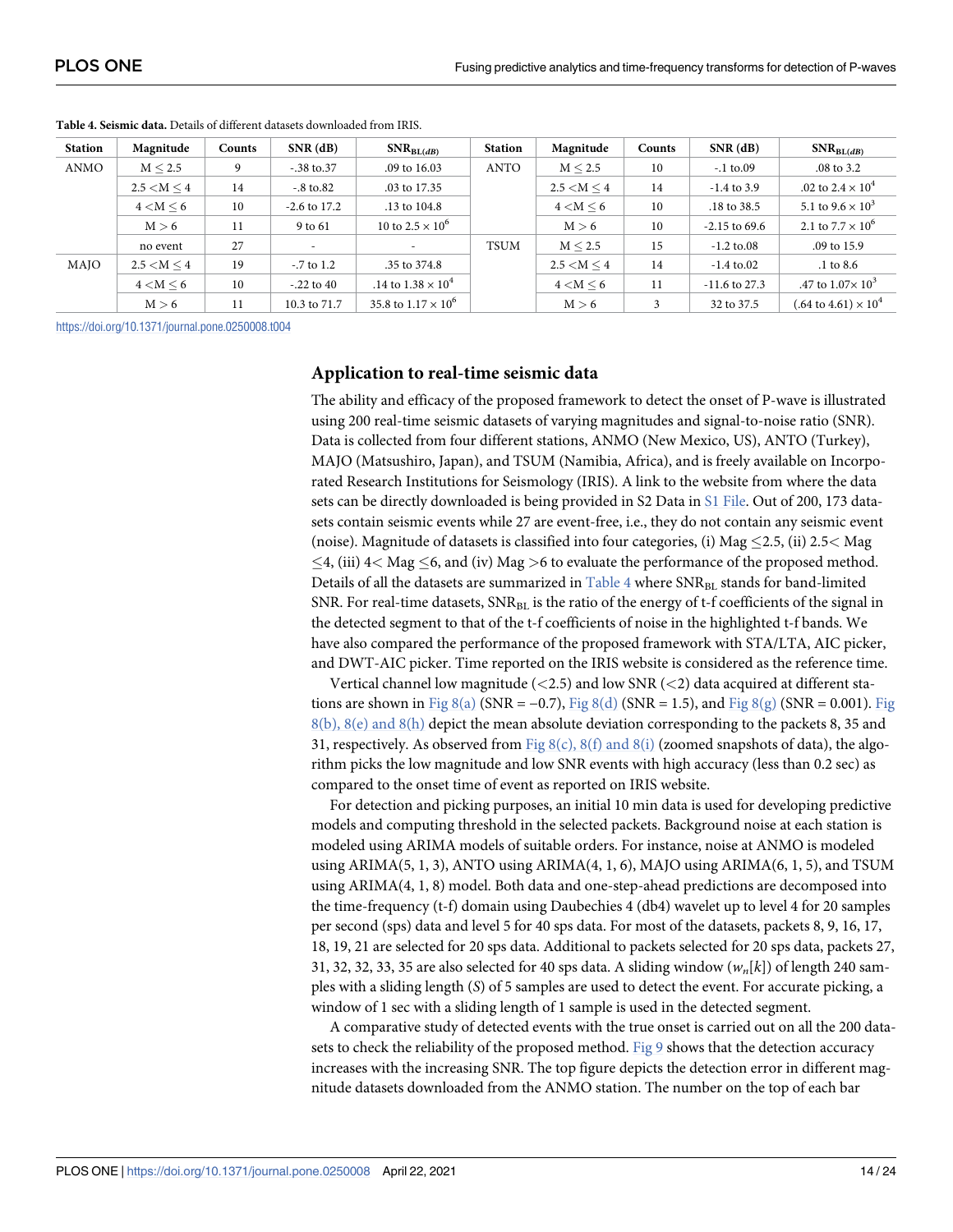<span id="page-14-0"></span>

**[Fig 8. E](#page-13-0)vent detection results for low SNR datasets.** Plots (a), (d), (g) shows the vertical channel data from MAJO, ANTO, and ANMO station respectively, where the vertical black solid line indicates the onset of true event as reported on the IRIS website, plots (b), (e), (h) depicts corresponding μAD in the selected packets. The solid horizontal line in the middle plots is the threshold value for the respective packets. Zoomed snapshots of respective data with picked events is shown in plots (c), (f) and (i) where the red vertical lines indicate the time at which the proposed method picks the event. Plots (c), (f), (i) shows the zoomed snapshot of data with picked events.

represents the detection error in samples, where a positive number indicates early detection and a negative number indicates delay. Numbers written in red color indicates the missed events. The corresponding SNRs are illustrated in the bottom plot of  $Fig 9$ . Furthermore, for ANMO station data, out of 42 events in Fig 9, the method fails to detect 4 events (bars with red



**[Fig 9. A](#page-13-0)NMO station: Event detection vs SNR.** Top and bottom figures depict the detection error and SNR, respectively.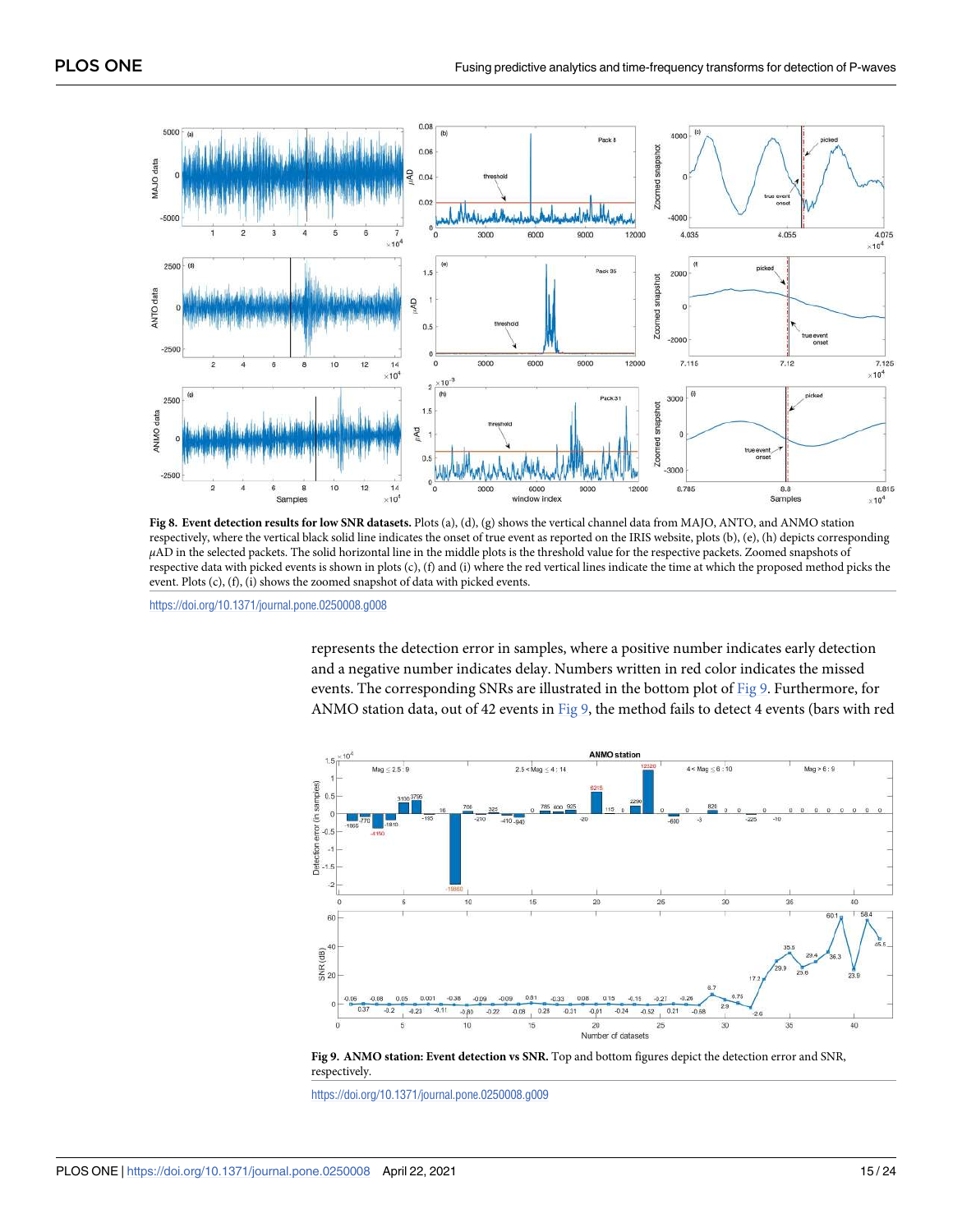<span id="page-15-0"></span>

**Fig 10. Detection rate for low SNR conditions.** Detection rate of the proposed algorithm for SNR *<*5 dB. These datasets have events in the magnitude range from 0.13 to 4.

color numbers on the top). For some datasets, the algorithm detects the event a bit earlier, despite the low SNR (*<*1 dB). A comparative study of different SNR data is also carried out to analyze the accuracy of the proposed algorithm for different SNR. Detection rate of the proposed method for low SNR (*<*1dB) is shown in Fig 10. Certain low magnitude datasets have multiple events in close proximity. For such datasets, the algorithm picks the stronger event among all the events (gray color bar in Fig  $10$ ). Fig  $11$  shows that the algorithm picks the high SNR events with high accuracy (*<*0.02 sec). For the no-event scenarios (background noise), the algorithm picks false events in 3 datasets out of 27, as shown in Fig 11.

In order to illustrate the importance of packet (t-f band) selection, vertical channel data with more than one event from the TSUM station (mag Ml0.8) is selected. As shown in [Fig](#page-16-0)  $12(b)$ , packet 16 fails to detect any of the events, packet 9 (Fig  $12(c)$ ) detects the second event accurately while missing the main event (of interest). However, as observed in Fig  $12(d)$ , packet 27 detects both the events with high accuracy. Therefore, if the user selects the wrong



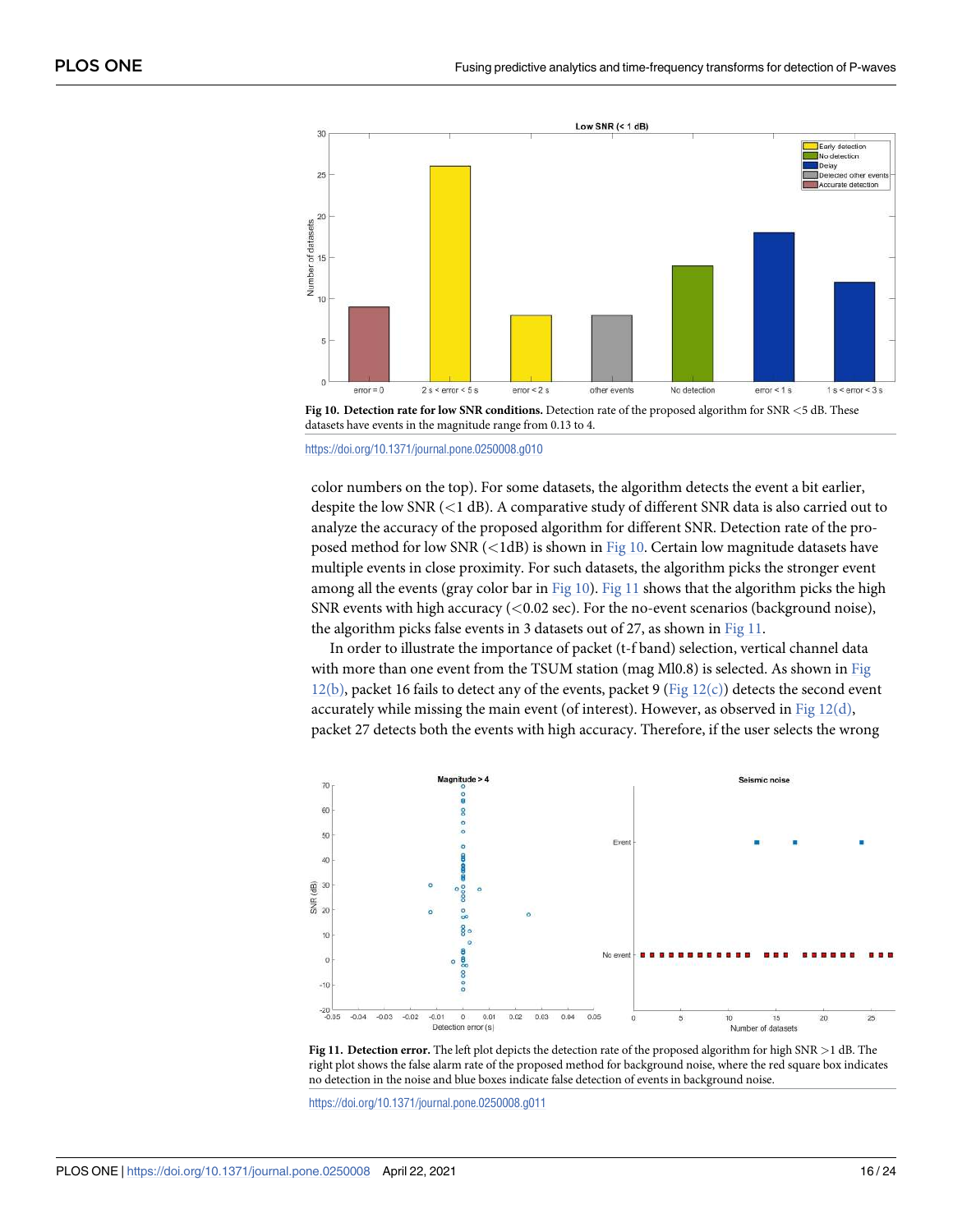<span id="page-16-0"></span>

**[Fig 12. L](#page-15-0)ow magnitude event detection results.** Vertical channel TSUM station (a) data with two events—solid vertical black line indicates the true onset of the seismic event of interest and the dashed black color line indicates the second event in the data. Plots (b), (c) and (d) depict the μAD corresponding to packets 9, 16 and 27 respectively and plot (e) is a zoomed snapshot of data—the red vertical line indicate the time at which the proposed algorithm picks the low magnitude event.

packets (t-f bands), the algorithm either fails to pick the event or miss it. As compared to the existing methods and the event time reported on the IRIS website, the algorithm successfully picks the extremely low SNR and low magnitude event with high accuracy (less than 2.5 sec).

The proposed method's performance is further evaluated by comparing it with the widely used STA/LTA detector, AIC, and DWT-AIC pickers. A set of user-defined parameters, such as window length, choice of wavelet, etc., govern the performance of each of these methods. These parameters are optimized for each station. For the STA/LTA detector, data is first filtered using a  $4<sup>th</sup>$  order Butterworth filter, with a passband of 0.2–2 Hz, before evaluating the characteristic function. The lengths of STA and LTA windows are fixed to 0.3 and 12 seconds, respectively. For the DWT-AIC picker, data is decomposed up to scale 7 using Daubechies 4 wavelet. It is observed from Fig  $12(e)$  that both the STA/LTA detector and AIC pickers fail to detect or pick the low magnitude and low SNR event while the DWT-AIC picker picks the later phases (surface waves). Further, Figs  $13$  and  $14(a)$  allow us to conclude that for events with magnitude *<*2.5, all the three existing methods fail to detect / pick the event onset. However, 20% of the later phases (surface waves) were detected by STA/LTA detector, 24% were picked by AIC picker, and 62% were picked by DWT-AIC picker. On the other hand, 20% of the P-wave arrivals in low magnitude events are picked with low accuracy, while 50% of the later phases were detected using the proposed method.

The detection rate of the proposed method is compared with the widely used STA/LTA detector while the picking rate is compared with the AIC and DWT-AIC pickers. Detection and picking errors of the proposed method and the existing detectors and pickers are depicted in Figs [13](#page-17-0) and [14](#page-17-0), respectively.

For the events of magnitude ranging from 2.5 to 4 (SNR *<*1 dB), STA/LTA fails to detect the P-wave onset in almost all the datasets ( $Fig 13$ ). STA/LTA detects the P-wave arrival in only one out of the 61 datasets, however, around 20% of the later phases were detected. The proposed method, on the other hand, detects nearly 84% of the events with an accuracy of  $\leq$ 2.5 sec. As shown in [Fig 14,](#page-17-0) the widely used pickers also fail to pick most of the low magnitude and low SNR events. AIC and DWT-AIC pickers pick 3% and 8% of the P-wave arrival,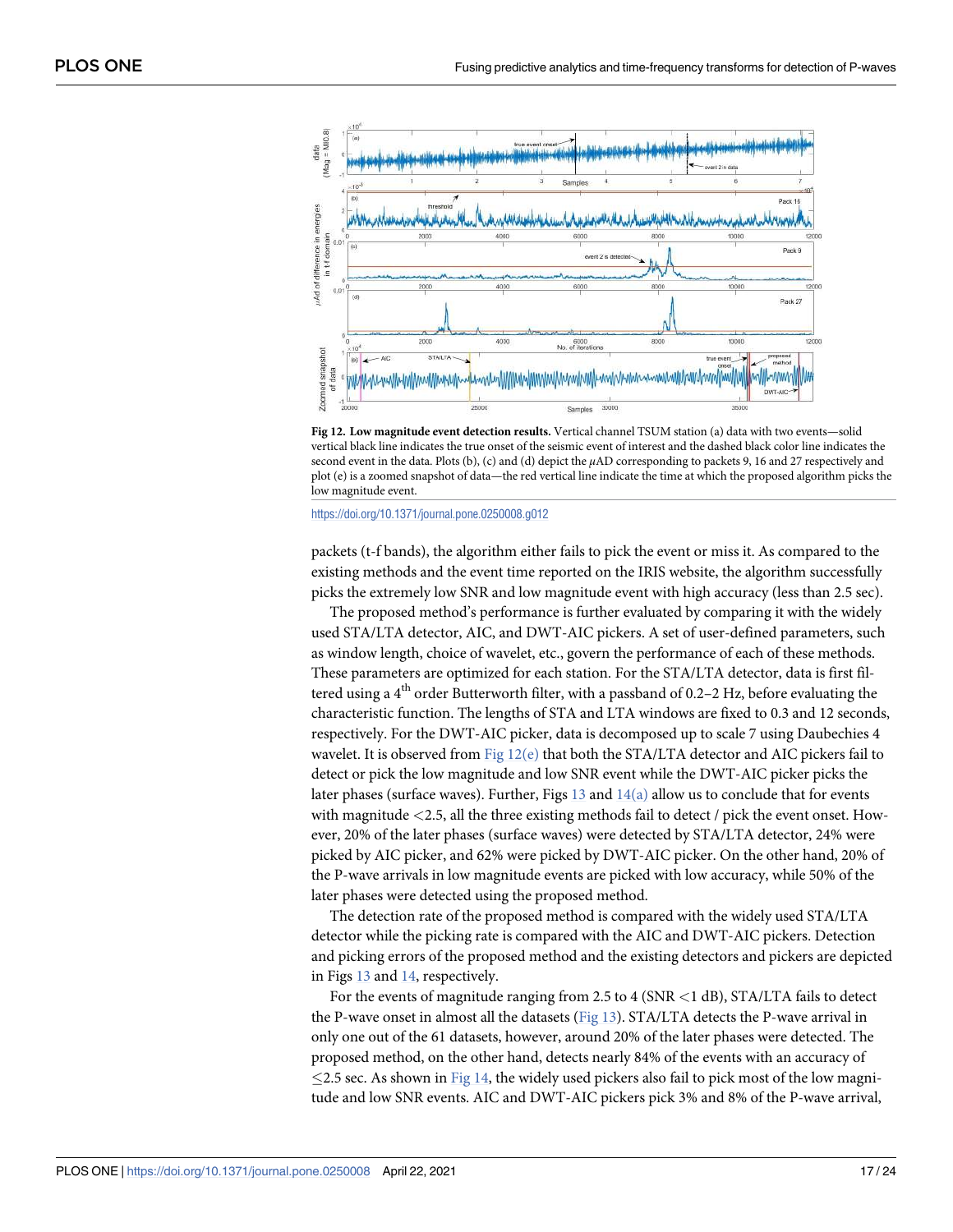<span id="page-17-0"></span>

[Fig 13. C](#page-16-0)omparison with existing detector. Detection error in samples of STA/LTA and the proposed method for events of different magnitude range.

respectively, with an accuracy of less than 5 sec. DWT-AIC picker picks 54% of the later phases while the AIC picker picks only 39%. The proposed method picks 56% of the P-wave arrival with high accuracy (*<*0.05 sec) while picking 33% with an accuracy of 2.5 sec. The proposed method fails to pick only 11% of the arrivals. For higher magnitude events (category 3:



**[Fig 14. C](#page-16-0)omparison with existing pickers.** Picking error in samples is reported for all the four categories, (a) Mag �2.5, (b) 2.5*<* Mag �4, (c) 4*<* Mag �6 and (d) Mag *>*6.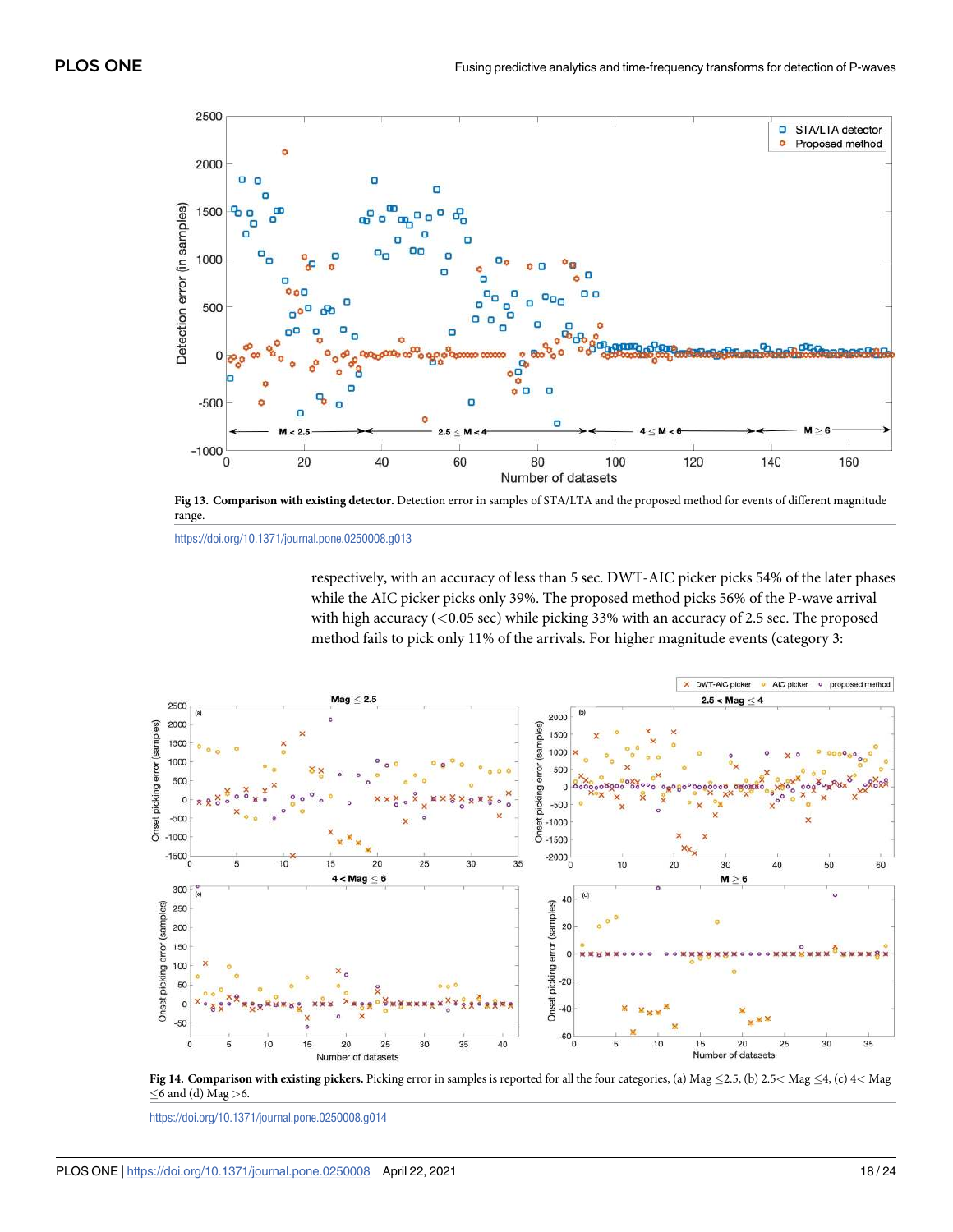

**Fig 15. False alarm rate for different P-wave arrival detector / picker.**



4*<* Mag �6), all the methods detect or pick the P-wave arrival with a maximum error of 2.5 sec. However, around 14%, 24%, 54%, and 80% of the P-arrivals are detected/picked with an accuracy less than 0.05 sec by STA/LTA, AIC, DWT-AIC, and the proposed method, respectively. Figs [13](#page-17-0) and [14\(d\)](#page-17-0) depicts that the higher magnitude events (Mag *>*6) are detected and picked by all the four methods with a maximum error of 1.25 sec. P-wave arrival is detected/ picked accurately (with 0 error) in 10 datasets out of 34 by STA/LTA, 16 by AIC, and 22 by DWT-AIC picker. On the other hand, the proposed method accurately picks the P-wave arrival in 32 datasets.

We have also compared the performance of these methods based on a false alarm rate, i.e., detecting an event when there is no event. Thus, all the three existing methods and the proposed method are implemented on seismic noise (event-free data). The 27 event-free datasets are carefully selected in the sense that we have considered impulsive noise (noise with impulsive spikes), noise during night time (less cultural activity), and daytime (cultural activities contribute significantly to noise) to study the robustness feature of the proposed framework. It is observed from **Fig 15** that the proposed method outperforms the existing methods in that it results in lower false alarms than other methods.

Therefore the proposed method outperforms the existing methods by picking 63% of the Pwave arrivals with high accuracy (less than 0.05 sec) while detecting 27.6% of the arrival onset with an accuracy less than 2.5 sec. Table 5 summarizes the detection/picking accuracy and false alarm rate (FAR) of different methods. The proposed method outperforms the existing methods in both the metrics.

**Table 5. Detection/Picking rate and false alarm rate in percentage.** FAR stands for false alarm rate which is defined as the % of datasets with false detection of event.

| Algorithm          | % of datasets   |           |            |  |  |  |
|--------------------|-----------------|-----------|------------|--|--|--|
|                    | $\leq 0.05$ sec | $<$ 5 sec | <b>FAR</b> |  |  |  |
| STA/LTA detector   | 8.23            | 30.59     | 70.37      |  |  |  |
| AIC picker         | 14.11           | 40.59     | 59.25      |  |  |  |
| DWT-AIC picker     | 23.5            | 51.76     | 22.22      |  |  |  |
| Proposed framework | 63              | 27.6      | 11.11      |  |  |  |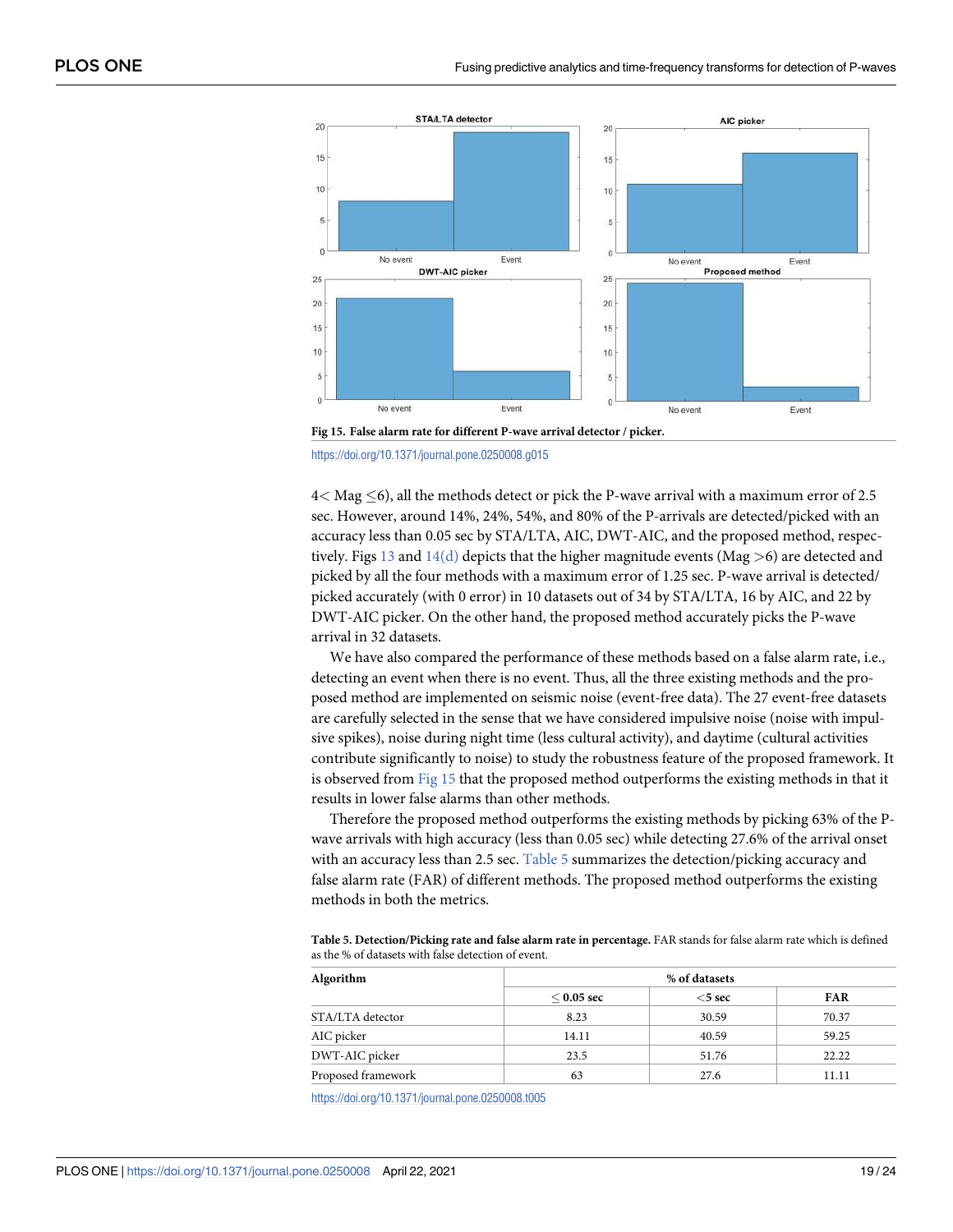<span id="page-19-0"></span>As discussed earlier, the performance of the proposed algorithm depends on certain datadriven and user-defined parameters. The following sub-section is devoted to the sensitivity analysis of these parameters.

#### **Crucial parameters**

The performance of the proposed framework depends on the choice of parameters such as window length, sliding parameter (tuning parameters), threshold, etc. The influence of these parameters on the performance is discussed below.

- 1. Tuning Parameters: Parameters such as window length and sliding parameter govern the performance of the detector and picker.
- i. Window length (N): The choice of a suitable window length for online detection and picking is one of the crucial steps. There exists a trade-off between the window length and detection rate. A shorter window with a small N results in increased type I error (false alarm rate; detecting events when there are no events) because of the increased sensitivity to the small changes in the data. On the other hand, selecting a wider window, larger N, reduces the type I error at the cost of increased type II error (detection rate; the probability of missing the event when there are events) because of the reduced sensitivity to the small changes. Therefore, it is necessary to select a window of suitable length that results in a low false alarm rate without compromising the detection rate.
- ii. Sliding length (S): The choice of S depends on whether the purpose of the algorithm is to detect or to pick the event accurately. Larger S can be selected for detection purposes, while for precise picking of an event, a shorter S shall be used. The effects of these parameters on the performance of the proposed method are depicted in Fig 16. For illustration purposes, data from the ANMO station is considered. The detection error, indicated on the vertical axis of the plot, is defined as the difference between the true onset of the event and detected by the proposed method. As shown in



**Fig 16. Sensitivity of crucial parameters.** Effects of (a) varying window length for a fixed sliding length of 5 samples and (b) varying sliding length for fixed window length of 240 samples on the performance of the proposed method. Vertical axis indicates the detection error for varying tuning parameters. Blue color circles indicate the detection error, and the red color solid line is the fitted curve for both the parameters.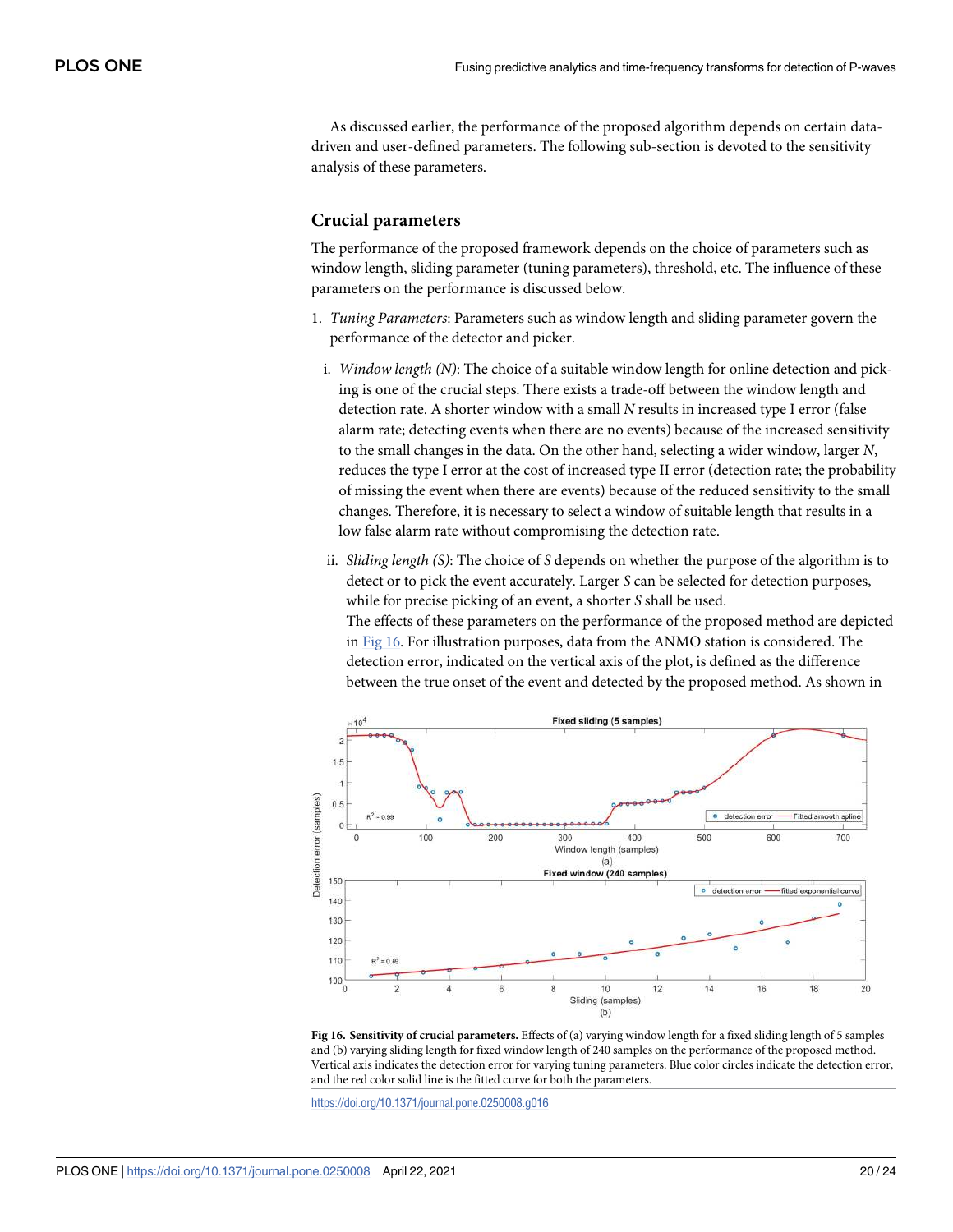[Fig 16\(a\)](#page-19-0) initially, the detection error decreases with the increase in window length. However, after reaching the minima, the error increases with increasing window length. As observed from [Fig 16\(b\)](#page-19-0), detection error increases with the increasing sliding length for a fixed window length of 240 samples.

- 2. *Threshold* ( $\delta$ ): In this work, we use a data-driven static threshold computed offline from the historical event-free data (background noise). The threshold varies with t-f bands because each t-f band contains band-limited information. Therefore, using the same threshold for all the t-f bands result in erroneous detection.
- 3. Level of decomposition (L): This parameter determines the total number of t-f bands in the t-f decomposition. L plays a vital role in determining the detection accuracy of the proposed framework. At a lower value of  $L$ , the bandwidth of t-f bands is higher, resulting in more contribution of noise and hence poor detection. However, if  $L$  is chosen to be high, the bandwidth of each t-f band reduces, resulting in the loss of the desired feature by splitting the information across several bands, thereby missing the event.

## **Conclusion**

This work presented a new prediction framework with a time-frequency localization feature to detect and pick the onset of P-wave in seismic measurements. The work is not only novel but is significant since it overcomes a key shortcoming of existing methods in handling low SNR measurements. Furthermore, it leverages the advantages of predictive analytics and the zoomin feature of time-frequency transformation techniques. The main contributions of this work have been in (i) extending the applicability of predictive framework with t-f localization for efficient detection and picking of the seismic event, especially for low SNR cases, (ii) selecting suitable t-f bands on the fly to improve the detection accuracy, and (iii) optimally selecting the tuning parameters in order to reduce the false alarm rate. The devised picker provides an elegant detection and picking technique commensurate with the noise properties and is highly localized in the t-f domain. Therefore, it is robust to outliers and results in accurate detection for low SNR seismograms with minimal false alarms. The proposed method, by way of its construction, possesses certain desired features such as low false alarm rate, robustness to outliers, and, quite importantly, the ability to detect P-wave in low-quality seismograms. One of the most crucial steps that give the proposed method its ability to detect low SNR events is selecting the t-f bands, which is done through a ranking procedure. Finally, the use of variability in the difference of energies between the data and predictions in the t-f domain as a statistic to conduct the test of detection makes it sensitive to the arrival of P-wave. An added benefit of the proposed method that has significant potential in mathematical modelling of P-waves is that it facilitates the reconstruction of P-wave signatures from seismic measurements, which has not been addressed before in the reported literature.

We have demonstrated the proposed framework using ARIMA models as predictive vehicles and the maximal overlap DWT for time-frequency projections of measurements and predictions. The ARIMA models were built using a systematic procedure developed by the authors and reported elsewhere. Implementation on nearly 200 datasets with diverse characteristics showed that the proposed framework is not only robust to outliers (low false alarm in the noisy data) but is also capable of detecting the extremely low SNR (*<*0.13) and low magnitude (*<*0.9) events. The proposed framework outperforms widely used STA / LTA, AIC, and DWT-AIC methods, especially for low SNR events.

The success of the proposed framework and its ability to detect under extremely low SNR conditions should not be construed as a coincidence since the success of the proposed method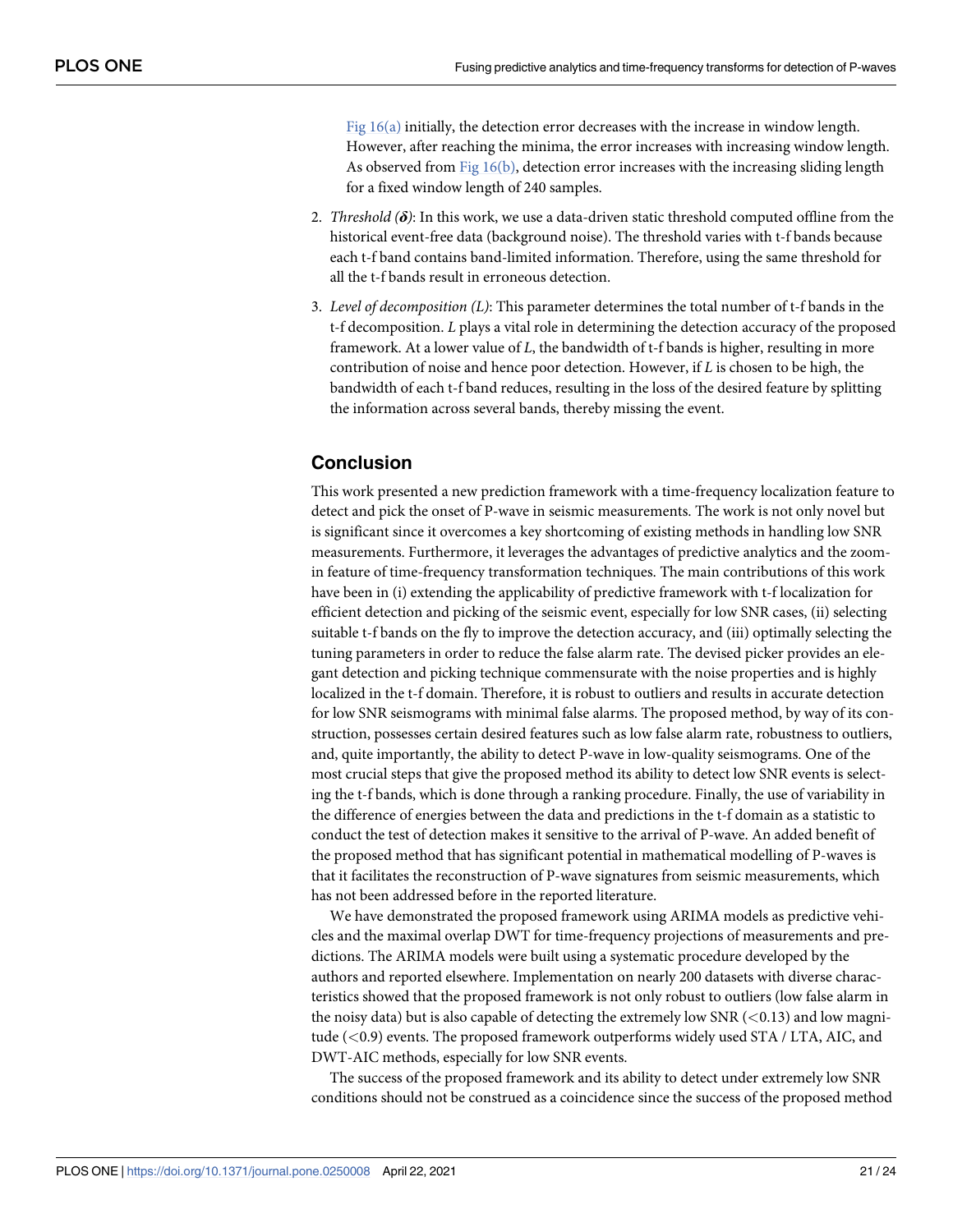<span id="page-21-0"></span>rests on the band-limited SNR and not on the conventional SNR, a widely used yardstick. The band-limited SNR is high even as the standard SNR is very low for the events under analysis. This is due to the significant differences in the time-frequency distributions of the event and seismic noise characteristics (multi-scale nature of the seismic measurement). By their construction, existing methods do not exploit the high-value of band-limited SNRs or rather the multi-scale nature of data and hence fail to perform under low SNR scenarios. Any method that zooms into the t-f characteristics of the data potentially stands to benefit from the bandlimited SNR. Adding a layer of predictions and comparing the differences in characteristics between the two layers (data and predictions) significantly improves the discriminating ability of the detection technique. This essentially is the core idea of the proposed framework and rationalizes the benefits it brings in to the problem of interest.

# **Supporting information**

**[S1 File.](http://www.plosone.org/article/fetchSingleRepresentation.action?uri=info:doi/10.1371/journal.pone.0250008.s001)** (PDF)

# **Acknowledgments**

The idea of this work was conceptualized by K. Aggarwal and A. K. Tangirala. All the datasets for the study were prepared, downloaded and processed by K. Aggarwal with the help of S. Mukhopadhyay. K. Aggarwal formulated the systematic methodology and carried out the formal analysis under the supervision of A. K. Tangirala and S. Mukhopadhyay. The results were validated by A. K. Tangirala and S. Mukhopadhyay. The manuscript was written and prepared by K. Aggarwal, while the editing is done by A. K. Tangirala. Feedback provided by S. Mukhopadhyay and A. K. Tangirala on the manuscript has shaped the manuscript to the submission level.

# **Author Contributions**

**Conceptualization:** Kanchan Aggarwal, Arun K. Tangirala.

**Data curation:** Kanchan Aggarwal, Siddhartha Mukhopadhya.

**Formal analysis:** Kanchan Aggarwal, Siddhartha Mukhopadhya.

**Methodology:** Kanchan Aggarwal.

**Supervision:** Arun K. Tangirala.

**Validation:** Siddhartha Mukhopadhya, Arun K. Tangirala.

**Visualization:** Kanchan Aggarwal.

**Writing – original draft:** Kanchan Aggarwal.

**Writing – review & editing:** Siddhartha Mukhopadhya, Arun K. Tangirala.

#### **References**

- **[1](#page-1-0).** McGarr A, Hofmann RB, Hair GD. A moving-time-window signal-spectra process. Geophysics. 1964; 29(2):212–220.
- **[2](#page-1-0).** Allen RV. Automatic earthquake recognition and timing from single traces. Bulletin of the Seismological Society of America. 1978; 68(5):1521–1532.
- **[3](#page-2-0).** Goforth T, Herrin E. An automatic seismic signal detection algorithm based on the Walsh transform. Bulletin of the Seismological Society of America. 1981; 71(4):1351–1360.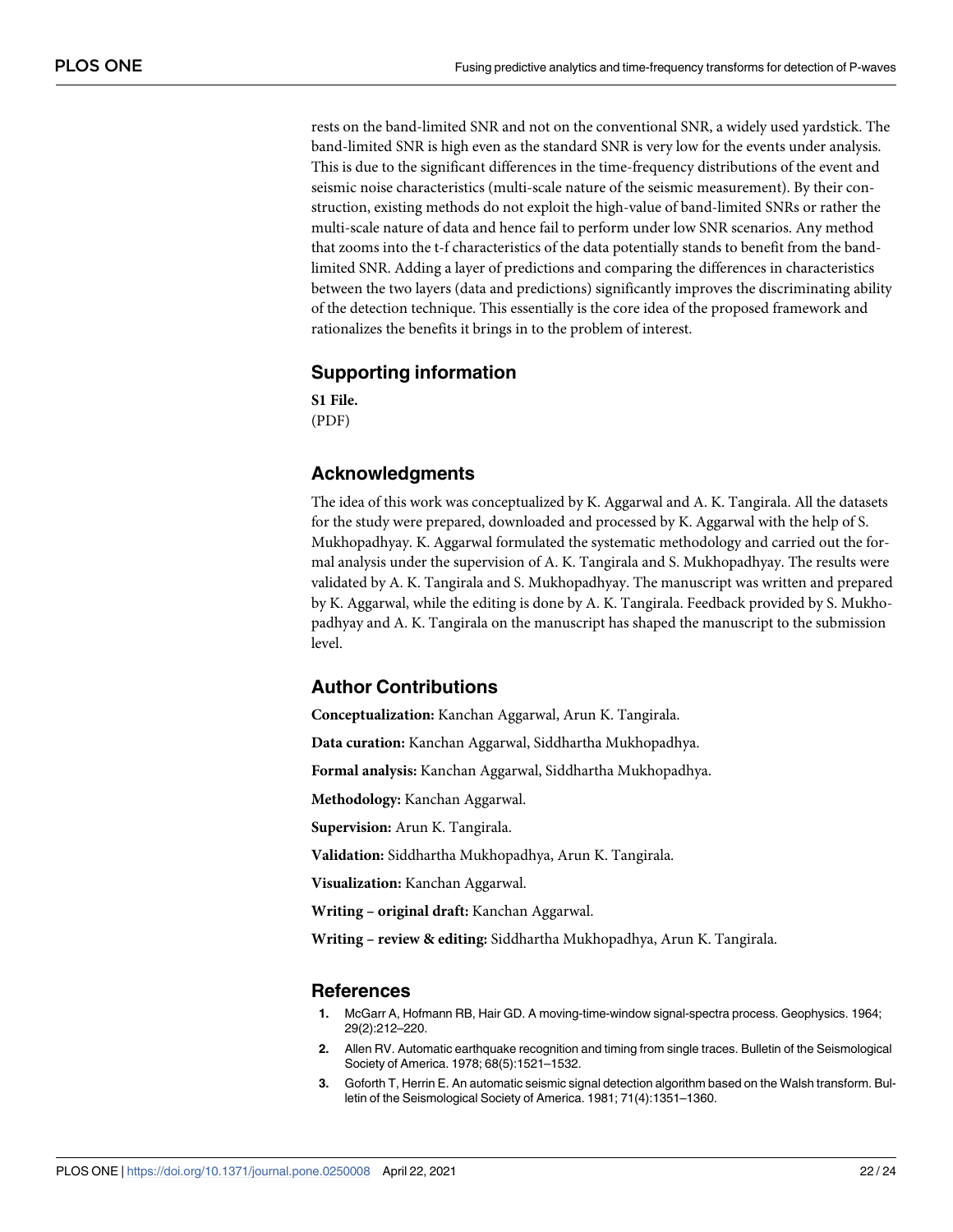- <span id="page-22-0"></span>**[4](#page-2-0).** Saragiotis CD, Hadjileontiadis LJ, Panas SM. A higher-order statistics-based phase identification of three-component seismograms in a redundant wavelet transform domain. In: Higher-Order Statistics, 1999. Proceedings of the IEEE Signal Processing Workshop on. IEEE; 1999. p. 396–399.
- **[5](#page-3-0).** Hafez AG, Khan TA, Kohda T. Earthquake onset detection using spectro-ratio on multi-threshold time– frequency sub-band. Digital Signal Processing. 2009; 19(1):118–126. [https://doi.org/10.1016/j.dsp.](https://doi.org/10.1016/j.dsp.2008.08.003) [2008.08.003](https://doi.org/10.1016/j.dsp.2008.08.003)
- **[6](#page-1-0).** Li X, Shang X, Morales-Esteban A, Wang Z. Identifying P phase arrival of weak events: The Akaike Information Criterion picking application based on the Empirical Mode Decomposition. Computers & Geosciences. 2017; 100:57–66. <https://doi.org/10.1016/j.cageo.2016.12.005>
- **[7](#page-1-0).** Li X, Shang X, Wang Z, Dong L, Weng L. Identifying P-phase arrivals with noise: An improved Kurtosis method based on DWT and STA/LTA. Journal of Applied Geophysics. 2016; 133:50–61. [https://doi.org/](https://doi.org/10.1016/j.jappgeo.2016.07.022) [10.1016/j.jappgeo.2016.07.022](https://doi.org/10.1016/j.jappgeo.2016.07.022)
- **[8](#page-1-0).** Venkatasubramanian V, Rengaswamy R, Yin K, Kavuri SN. A review of process fault detection and diagnosis: Part I: Quantitative model-based methods. Computers & chemical engineering. 2003; 27(3):293–311. [https://doi.org/10.1016/S0098-1354\(02\)00160-6](https://doi.org/10.1016/S0098-1354(02)00160-6)
- **[9](#page-2-0).** Aggarwal K, Mukhopadhyay S, Tangirala AK. Detection of P-wave Onset in Seismic Signals using Wavelet Packet Transform. In: 2019 58th Annual Conference of the Society of Instrument and Control Engineers of Japan (SICE). IEEE; 2019. p. 1513–1518.
- **[10](#page-2-0).** Saragiotis CD, Hadjileontiadis LJ, Panas SM. PAI-S/K: A robust automatic seismic P phase arrival identification scheme. IEEE Transactions on Geoscience and Remote Sensing. 2002; 40(6):1395–1404. <https://doi.org/10.1109/TGRS.2002.800438>
- 11. Küperkoch L, Meier T, Lee J, Friederich W, Group EW. Automated determination of P-phase arrival times at regional and local distances using higher order statistics. Geophysical Journal International. 2010; 181(2):1159–1170.
- **[12](#page-2-0).** Shensa MJ. The Deflection Detector-Its Theory and Evaluation on Short-Period Seismic Data. Texas Instruments Inc Dallas Equipment Group; 1977.
- **[13](#page-3-0).** Tibuleac IM, Herrin E. An automatic method for determination of Lg arrival times using wavelet transforms. Seismological Research Letters. 1999; 70(5):577–595. <https://doi.org/10.1785/gssrl.70.5.577>
- **[14](#page-2-0).** Anant KS, Dowla FU. Wavelet transform methods for phase identification in three-component seismograms. Bulletin of the Seismological Society of America. 1997; 87(6):1598–1612.
- **[15](#page-2-0).** Baer M, Kradolfer U. An automatic phase picker for local and teleseismic events. Bulletin of the Seismological Society of America. 1987; 77(4):1437–1445.
- **[16](#page-2-0).** Withers M, Aster R, Young C, Beiriger J, Harris M, Moore S, et al. A comparison of select trigger algorithms for automated global seismic phase and event detection. Bulletin of the Seismological Society of America. 1998; 88(1):95–106.
- **[17](#page-3-0).** Shang X, Li X, Weng L. Enhancing seismic P phase arrival picking based on wavelet denoising and kurtosis picker. Journal of Seismology. 2018; 22(1):21–33. <https://doi.org/10.1007/s10950-017-9690-0>
- **[18](#page-3-0).** Galiana-Merino JJ, Rosa-Herranz JL, Parolai S. Seismic P Phase Picking Using a Kurtosis-Based Criterion in the Stationary Wavelet Domain. IEEE Transactions on Geoscience and Remote Sensing. 2008; 46(11):3815–3826. <https://doi.org/10.1109/TGRS.2008.2002647>
- **[19](#page-3-0).** Joswig M. Pattern recognition for earthquake detection. Bulletin of the Seismological Society of America. 1990; 80(1):170–186.
- **20.** Harris DB. A waveform correlation method for identifying quarry explosions. Bulletin of the Seismological Society of America. 1991; 81(6):2395–2418.
- **21.** VanDecar J, Crosson R. Determination of teleseismic relative phase arrival times using multi-channel cross-correlation and least squares. Bulletin of the Seismological Society of America. 1990; 80(1):150– 169.
- **[22](#page-3-0).** Gibbons SJ, Ringdal F, Kværna T. Ratio-to-moving-average seismograms: a strategy for improving correlation detector performance. Geophysical Journal International. 2012; 190(1):511–521. [https://doi.](https://doi.org/10.1111/j.1365-246X.2012.05492.x) [org/10.1111/j.1365-246X.2012.05492.x](https://doi.org/10.1111/j.1365-246X.2012.05492.x)
- **[23](#page-3-0).** Akhouayri ES, Agliz D, Atmani A, et al. Automatic detection and picking of P-wave arrival in locally stationary noise using cross-correlation. Digital Signal Processing. 2014; 26:87–100.
- **[24](#page-3-0).** Mousavi SM, Ellsworth WL, Zhu W, Chuang LY, Beroza GC. Earthquake transformer—an attentive deep-learning model for simultaneous earthquake detection and phase picking. Nature communications. 2020; 11(1):1–12. <https://doi.org/10.1038/s41467-020-17591-w> PMID: [32770023](http://www.ncbi.nlm.nih.gov/pubmed/32770023)
- **[25](#page-3-0).** Saad OM, Chen Y. Earthquake Detection and P-Wave Arrival Time Picking Using Capsule Neural Network. IEEE Transactions on Geoscience and Remote Sensing. 2020;. [https://doi.org/10.1109/TGRS.](https://doi.org/10.1109/TGRS.2020.3019520) [2020.3019520](https://doi.org/10.1109/TGRS.2020.3019520)